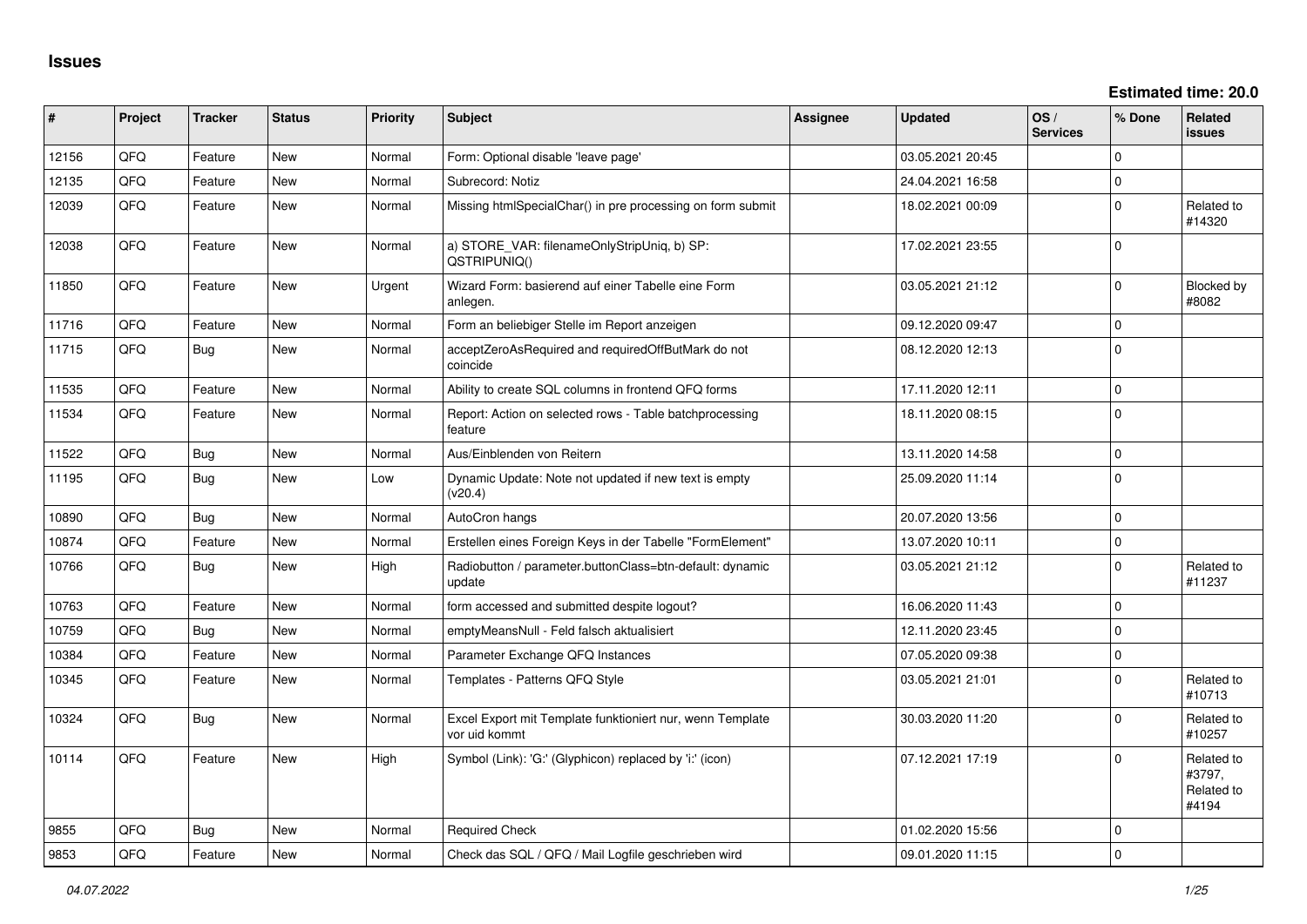| #     | Project | <b>Tracker</b> | <b>Status</b>     | <b>Priority</b> | <b>Subject</b>                                                                       | Assignee | <b>Updated</b>   | OS/<br><b>Services</b> | % Done      | Related<br><b>issues</b> |
|-------|---------|----------------|-------------------|-----------------|--------------------------------------------------------------------------------------|----------|------------------|------------------------|-------------|--------------------------|
| 4194  | QFQ     | Feature        | In Progress       | Normal          | Bootstrap 4 ist jetzt offiziel                                                       |          | 03.05.2021 20:47 |                        | 0           | Related to<br>#10114     |
| 10738 | QFQ     | Feature        | Some day<br>maybe | Normal          | CORS headers for external API requests                                               |          | 10.06.2020 14:00 |                        | $\mathbf 0$ |                          |
| 9126  | QFQ     | <b>Bug</b>     | Some day<br>maybe | Normal          | hidden Form elements are present in page source                                      |          | 02.01.2021 18:41 |                        | $\Omega$    |                          |
| 9024  | QFQ     | <b>Bug</b>     | Some day<br>maybe | Normal          | QFQ Einarbeitung                                                                     |          | 01.02.2020 15:56 |                        | 0           |                          |
| 9020  | QFQ     | Bug            | Some day<br>maybe | Normal          | radio mit buttonClass und dynamicUpdate lassen sich nicht<br>kombinieren             |          | 11.12.2019 16:01 |                        | $\mathbf 0$ |                          |
| 8056  | QFQ     | Feature        | Some day<br>maybe | Normal          | Termin Organisation (Reservation)                                                    |          | 01.02.2020 23:19 |                        | 0           | Related to<br>#8658      |
| 7921  | QFQ     | Feature        | Some day<br>maybe | Normal          | Rest API Export: URL kuerzer machen                                                  |          | 01.02.2020 23:19 |                        | $\Omega$    |                          |
| 7402  | QFQ     | Bug            | Some day<br>maybe | Normal          | thumbnail cache: outdated picture when permission denied<br>and permission resolved. |          | 01.02.2020 23:20 |                        | $\Omega$    |                          |
| 7281  | QFQ     | <b>Bug</b>     | Some day<br>maybe | Normal          | Subrecords: on large screen separator line too short                                 |          | 01.02.2020 23:19 |                        | $\Omega$    |                          |
| 7278  | QFQ     | Feature        | Some day<br>maybe | Normal          | Form: Wert vordefinieren der immer gesetzt wird                                      |          | 02.05.2021 09:27 |                        | $\mathbf 0$ |                          |
| 7229  | QFQ     | Feature        | Some day<br>maybe | Normal          | New FormElement.type: Button                                                         |          | 01.02.2021 12:32 |                        | $\mathbf 0$ |                          |
| 7108  | QFQ     | Feature        | Some day<br>maybe | Normal          | QFQ Wrap Elements                                                                    |          | 11.12.2019 16:01 |                        | $\Omega$    |                          |
| 7106  | QFQ     | Feature        | Some day<br>maybe | Normal          | Beispiel Nummerierung von Rows in Report                                             |          | 11.12.2019 16:01 |                        | $\mathbf 0$ |                          |
| 7105  | QFQ     | Feature        | Some day<br>maybe | Normal          | Beispiel wie man in einer zweiten Tabelle speichert.                                 |          | 11.12.2019 16:01 |                        | $\mathbf 0$ |                          |
| 7104  | QFQ     | Feature        | Some day<br>maybe | Normal          | Manual: hint about escaping if '\r' appears in mail body                             |          | 11.12.2019 16:01 |                        | $\Omega$    |                          |
| 7101  | QFQ     | <b>Bug</b>     | Some day<br>maybe | Normal          | 'form' in SIP and 'report' - breaks                                                  |          | 01.02.2020 23:20 |                        | $\Omega$    |                          |
| 7100  | QFQ     | Feature        | Some day<br>maybe | Normal          | Download: log access, max downloads, time limit                                      |          | 01.02.2020 23:19 |                        | $\Omega$    |                          |
| 6992  | QFQ     | Feature        | Some day<br>maybe | Normal          | DB exception: Syntax Highlight                                                       |          | 11.12.2019 16:01 |                        | $\Omega$    | Related to<br>#5450      |
| 6704  | QFQ     | Feature        | Some day<br>maybe | Normal          | Upload Mode: Bilder in Notizen rechts sollen aktuellen<br>Upload repräsentieren.     |          | 01.02.2020 23:19 |                        | 0           | Related to<br>#3264      |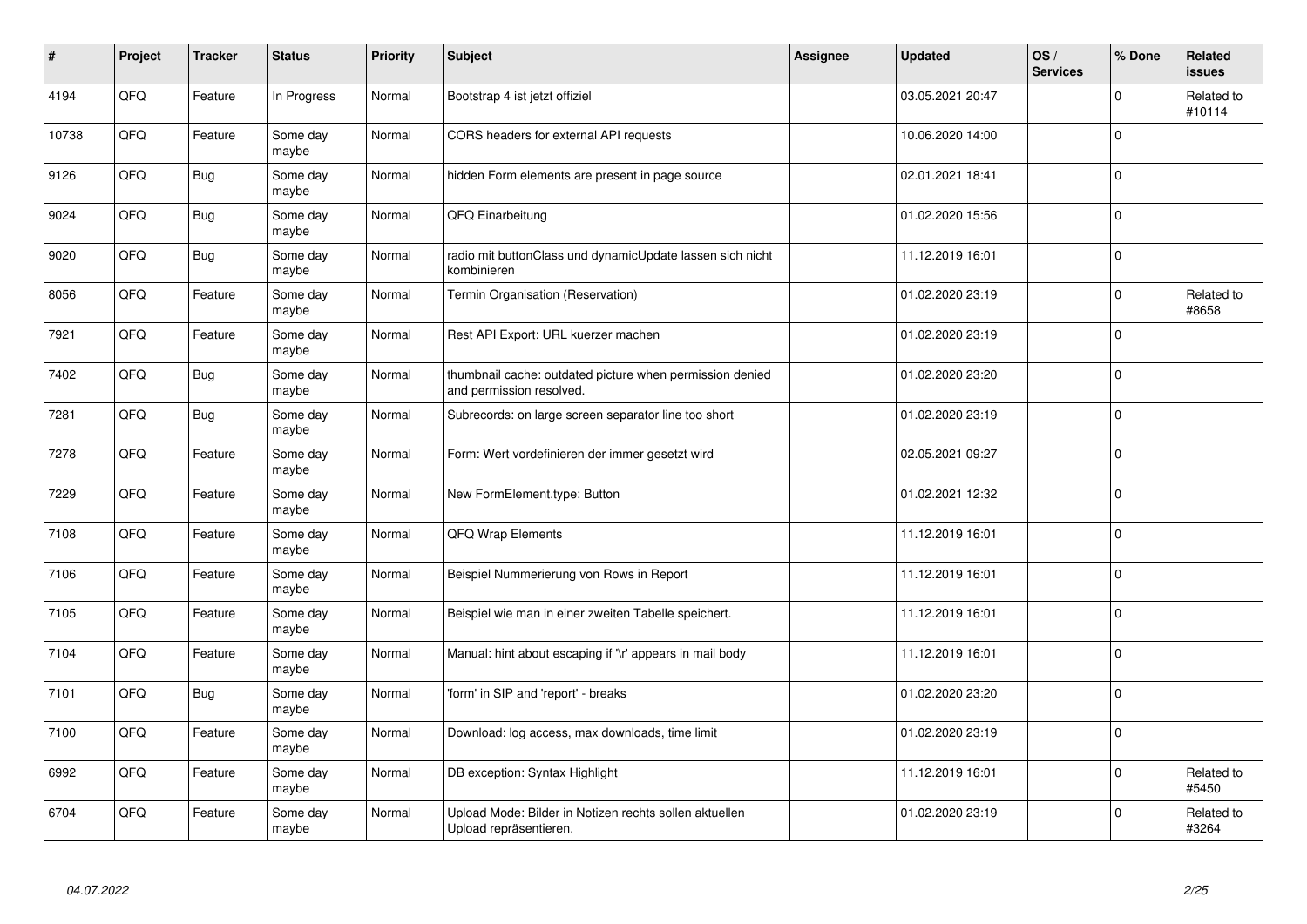| $\vert$ # | Project | <b>Tracker</b> | <b>Status</b>     | <b>Priority</b> | <b>Subject</b>                                                                    | <b>Assignee</b> | <b>Updated</b>   | OS/<br><b>Services</b> | % Done         | Related<br><b>issues</b> |
|-----------|---------|----------------|-------------------|-----------------|-----------------------------------------------------------------------------------|-----------------|------------------|------------------------|----------------|--------------------------|
| 6515      | QFQ     | Feature        | Some day<br>maybe | Normal          | Formular: Felder dynamisch ein/ausblenden                                         |                 | 11.12.2019 16:02 |                        | $\Omega$       |                          |
| 6299      | QFQ     | Feature        | Some day<br>maybe | Normal          | Attack detection: log table with invalid SIP access                               |                 | 11.12.2019 16:02 |                        | $\Omega$       | Related to<br>#3947      |
| 6288      | QFQ     | Feature        | Some day<br>maybe | Normal          | Best Practice: Erklaeren wie man ein Formular ganz in<br>'weiss' erstellen kann   |                 | 11.12.2019 16:02 |                        | $\Omega$       |                          |
| 6084      | QFQ     | Feature        | Some day<br>maybe | Normal          | New escape type: 'D' - convert date                                               |                 | 01.02.2020 23:19 |                        | $\Omega$       |                          |
| 6083      | QFQ     | Feature        | Some day<br>maybe | Normal          | Dynamic Update: Value Check via SQL                                               |                 | 11.12.2019 16:02 |                        | $\Omega$       |                          |
| 5923      | QFQ     | Feature        | Some day<br>maybe | Normal          | fillStoreSystemBySqlLate                                                          |                 | 01.02.2020 23:19 |                        | $\Omega$       |                          |
| 5895      | QFQ     | Feature        | Some day<br>maybe | Normal          | Tutorial: List of all QFQ Features                                                |                 | 01.02.2020 23:19 |                        | $\overline{0}$ |                          |
| 5893      | QFQ     | Feature        | Some day<br>maybe | Normal          | Edit on double-click                                                              |                 | 01.02.2020 23:19 |                        | $\Omega$       | Related to<br>#5894      |
| 5892      | QFQ     | Feature        | Some day<br>maybe | Normal          | QFQ should use T3 API to manipulate FE GROUP<br>membership                        |                 | 01.02.2020 23:20 |                        | $\Omega$       |                          |
| 5877      | QFQ     | Bug            | Some day<br>maybe | Normal          | FE.type=note:bsColumn strange behaviour                                           |                 | 01.02.2020 23:19 |                        | $\mathbf{0}$   |                          |
| 5851      | QFQ     | Feature        | Some day<br>maybe | Normal          | Queue System implementieren: MQTT, RabbitMQ                                       |                 | 01.02.2020 23:20 |                        | $\Omega$       | Related to<br>#5715      |
| 5850      | QFQ     | Feature        | Some day<br>maybe | Normal          | Deployment: In QFQ Doc best practice fuer zeitgemaesses<br>Deployment beschreiben |                 | 01.02.2020 23:20 |                        | $\Omega$       |                          |
| 5805      | QFQ     | Feature        | Some day<br>maybe | Normal          | TypeAHead SQL value instead of key stored                                         |                 | 01.02.2020 23:19 |                        | $\mathbf 0$    | Related to<br>#5444      |
| 5783      | QFQ     | Feature        | Some day<br>maybe | Normal          | <b>BPMN View/Edit</b>                                                             |                 | 11.12.2019 16:02 |                        | $\mathbf 0$    |                          |
| 5455      | QFQ     | Feature        | Some day<br>maybe | Normal          | Mail Redirects grld abhaengig                                                     |                 | 01.02.2020 23:20 |                        | $\Omega$       |                          |
| 5452      | QFQ     | Feature        | Some day<br>maybe | Normal          | Thumbnails from PDF: bad quality                                                  |                 | 01.02.2020 23:20 |                        | $\Omega$       |                          |
| 5342      | QFQ     | Feature        | Some day<br>maybe | Normal          | link - with HTML Attributes                                                       |                 | 01.02.2020 23:20 |                        | $\Omega$       | Related to<br>#14077     |
| 5160      | QFQ     | Feature        | Some day<br>maybe | Normal          | QFQ collaborative / together.js, ShareJS, y-js, collaborative,                    |                 | 11.12.2019 16:02 |                        | $\Omega$       |                          |
| 5129      | QFQ     | Feature        | Some day<br>maybe | Normal          | Reports: SQL fuer x Achse und y Achse                                             |                 | 11.12.2019 16:02 |                        | $\Omega$       |                          |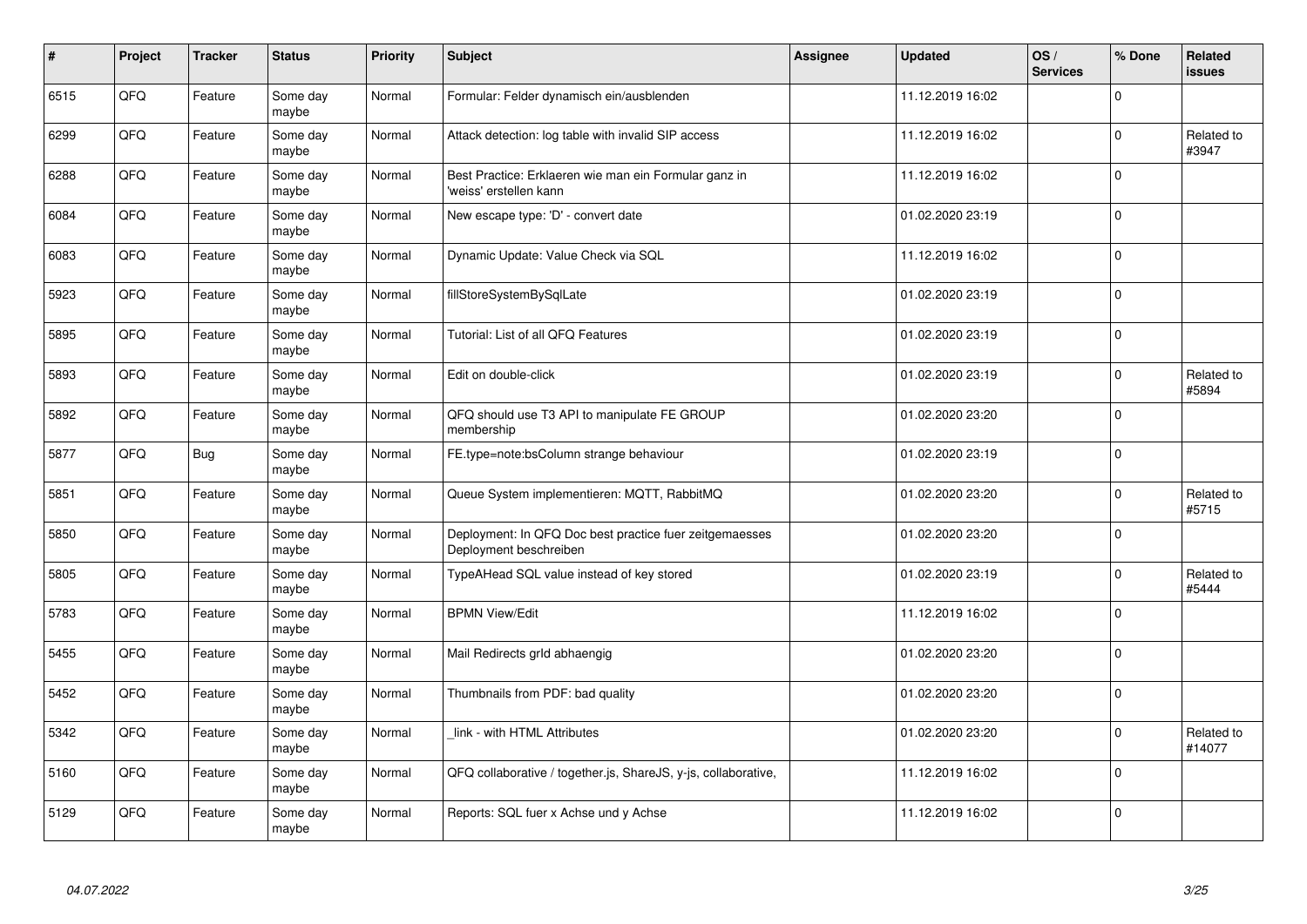| $\vert$ # | Project | <b>Tracker</b> | <b>Status</b>     | <b>Priority</b> | Subject                                                                                                                                                       | Assignee | <b>Updated</b>   | OS/<br><b>Services</b> | % Done       | Related<br>issues                           |
|-----------|---------|----------------|-------------------|-----------------|---------------------------------------------------------------------------------------------------------------------------------------------------------------|----------|------------------|------------------------|--------------|---------------------------------------------|
| 4974      | QFQ     | Feature        | Some day<br>maybe | Normal          | Long polling - inform all listening clients of changes                                                                                                        |          | 11.12.2019 16:02 |                        | $\mathbf{0}$ |                                             |
| 4816      | QFQ     | Feature        | Some dav<br>maybe | Normal          | Templates for QFQ Reports (Tables, Radios, )                                                                                                                  |          | 01.02.2020 23:20 |                        | $\mathbf 0$  |                                             |
| 4719      | QFQ     | Feature        | Some day<br>maybe | Normal          | Custom Message in Client in case of 'Browser tab close,<br>modification will be lost'                                                                         |          | 01.02.2020 23:20 |                        | $\Omega$     |                                             |
| 4640      | QFQ     | Feature        | Some day<br>maybe | Normal          | Rename System Forms                                                                                                                                           |          | 01.02.2020 23:20 |                        | $\Omega$     |                                             |
| 4627      | QFQ     | Feature        | Some dav<br>maybe | Normal          | dbupdate: all tables - check 'create', 'modified' if it is possible<br>to change to default 'CURRENT_TIMESTAMP' and modified<br>'ON UPDATE CURRENT_TIMESTAMP' |          | 01.02.2020 23:20 |                        | $\mathbf 0$  |                                             |
| 4626      | QFQ     | Feature        | Some day<br>maybe | Normal          | Mobile View: 'classBody=qfq-form-right' makes no sense                                                                                                        |          | 01.02.2020 23:20 |                        | $\Omega$     |                                             |
| 4551      | QFQ     | Feature        | Some dav<br>maybe | Normal          | Set 'pills' via dynamicUpdate to show/hide/disabled                                                                                                           |          | 01.02.2020 23:20 |                        | $\mathbf{0}$ | Related to<br>#3752                         |
| 4546      | QFQ     | Bug            | Some day<br>maybe | Normal          | NH: SIP storage is destroyed                                                                                                                                  |          | 01.02.2020 23:20 |                        | $\mathbf 0$  |                                             |
| 4536      | QFQ     | Feature        | Some day<br>maybe | Normal          | FE upload: problem with delete if mutliple uploads an<br>FE.name="                                                                                            |          | 01.02.2020 23:20 |                        | $\Omega$     |                                             |
| 4446      | QFQ     | Feature        | Some day<br>maybe | Normal          | New FE get same feldContainerId as last modifed FE                                                                                                            |          | 01.02.2020 23:20 |                        | $\mathbf 0$  |                                             |
| 4445      | QFQ     | Feature        | Some day<br>maybe | Normal          | template group: Option to simulate fieldset                                                                                                                   |          | 28.06.2021 14:11 |                        | $\Omega$     |                                             |
| 4444      | QFQ     | Feature        | Some day<br>maybe | Normal          | FE.type=upload: detect mime type                                                                                                                              |          | 11.12.2019 16:02 |                        | $\Omega$     | Related to<br>#4303                         |
| 4443      | QFQ     | Feature        | Some day<br>maybe | Normal          | Form: multiple secondary tables                                                                                                                               |          | 01.02.2020 23:20 |                        | $\mathbf 0$  |                                             |
| 4442      | QFQ     | Feature        | Some day<br>maybe | Normal          | Special Column Name: link - new symbol G (Glyph) to<br>choose any available symbol                                                                            |          | 11.12.2019 16:02 |                        | $\mathbf{0}$ |                                             |
| 4441      | QFQ     | Bug            | Some day<br>maybe | Normal          | \$ SERVER Vars sollten nur aus dem Store genommen<br>werden - Code entsprechend anpassen.                                                                     |          | 11.12.2019 16:02 |                        | $\mathbf{0}$ |                                             |
| 4440      | QFQ     | Feature        | Some day<br>maybe | Normal          | Manual.rst: explain how to. expand PHP Session to 4h                                                                                                          |          | 11.12.2019 16:02 |                        | $\mathbf 0$  |                                             |
| 4439      | QFQ     | Feature        | Some dav<br>maybe | Normal          | Log: report all actions fired by an FE Element, incl. the<br>original directive (slaveld, sqllnsert, )                                                        |          | 01.02.2020 23:20 |                        | $\mathbf 0$  | Related to<br>#4432,<br>Related to<br>#5458 |
| 4435      | QFQ     | Feature        | Some day<br>maybe | Normal          | Report: striptags - specify allowed tags                                                                                                                      |          | 01.02.2020 23:20 |                        | $\Omega$     |                                             |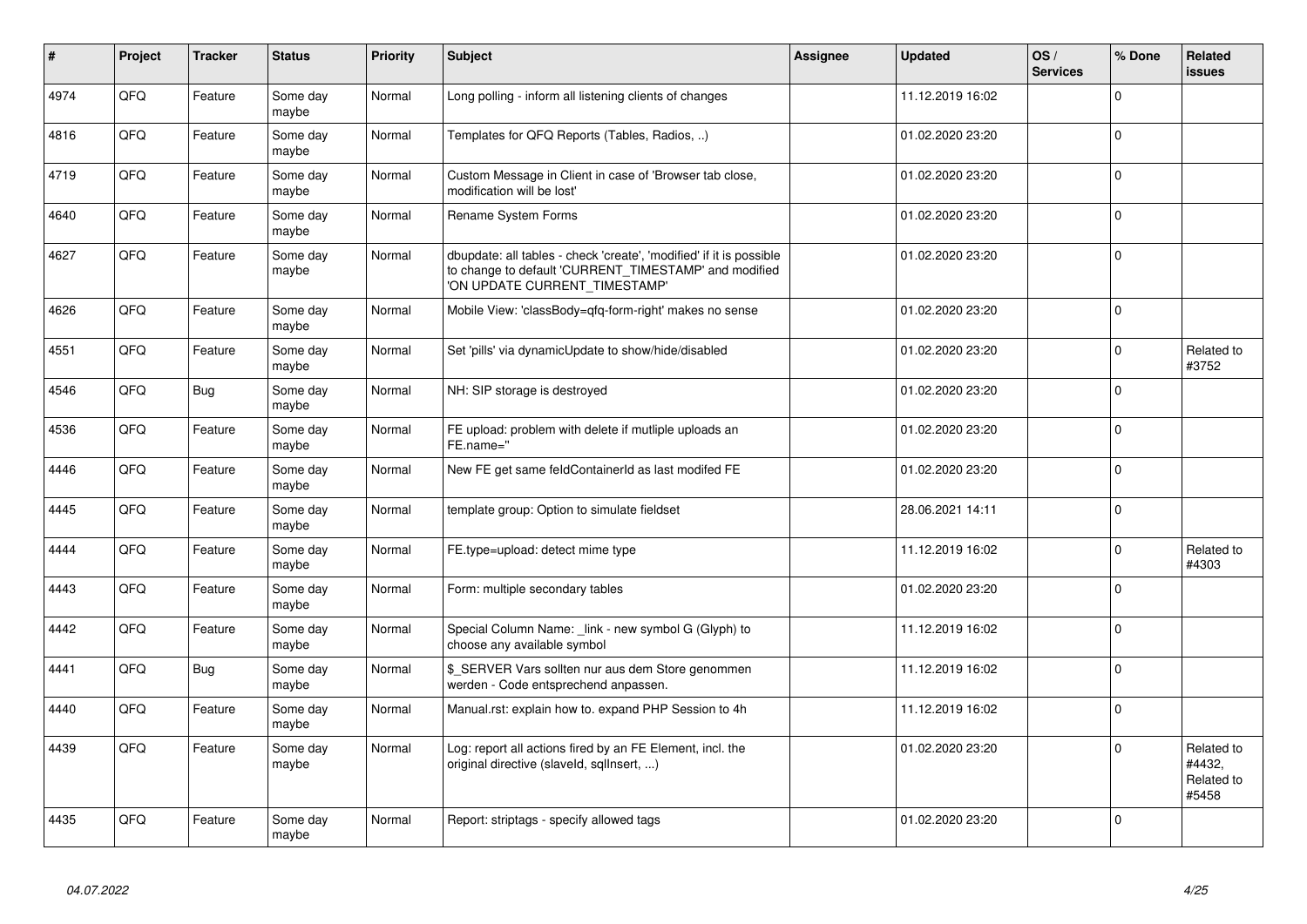| $\vert$ # | Project | <b>Tracker</b> | <b>Status</b>     | <b>Priority</b> | <b>Subject</b>                                                                                                                                           | Assignee | <b>Updated</b>   | OS/<br><b>Services</b> | % Done       | Related<br><b>issues</b>                    |
|-----------|---------|----------------|-------------------|-----------------|----------------------------------------------------------------------------------------------------------------------------------------------------------|----------|------------------|------------------------|--------------|---------------------------------------------|
| 4433      | QFQ     | Feature        | Some day<br>maybe | Normal          | Log when SIP will be destroyed by QFQ for any (security)<br>reason                                                                                       |          | 01.02.2020 23:20 |                        | $\mathbf{0}$ | Related to<br>#4432,<br>Related to<br>#5458 |
| 4138      | QFQ     | <b>Bug</b>     | Some day<br>maybe | Normal          | style fehlt                                                                                                                                              |          | 11.12.2019 16:03 |                        | $\Omega$     |                                             |
| 4122      | QFQ     | Bug            | Some day<br>maybe | Normal          | file: Render Mode hat keinen Effekt                                                                                                                      |          | 11.12.2019 16:03 |                        | $\Omega$     |                                             |
| 4027      | QFQ     | Feature        | Some day<br>maybe | Normal          | Missing: orange 'check' / 'bullet'                                                                                                                       |          | 11.12.2019 16:03 |                        | $\Omega$     |                                             |
| 3880      | QFQ     | Feature        | Some day<br>maybe | Normal          | Form 'Form': anlegen einer Tabelle                                                                                                                       |          | 14.01.2021 10:12 |                        | $\mathsf{O}$ |                                             |
| 3879      | QFQ     | Feature        | Some day<br>maybe | Normal          | Form 'FormElement': Beim Feld 'name' rechts in der Notiz<br>einen Link einblenden - a) aktuelle Definition anzeigen, b)<br>Spalte in der Tabelle anlegen |          | 11.12.2019 16:03 |                        | $\mathbf{0}$ |                                             |
| 3878      | QFQ     | Feature        | Some day<br>maybe | Normal          | Form 'FormElement': Spalte 'name' typeAhead mit<br>Spaltennamen der Primarytable.                                                                        |          | 11.12.2019 16:03 |                        | $\Omega$     |                                             |
| 3646      | QFQ     | Feature        | Some day<br>maybe | Normal          | Moeglichkeit HTML Tags in Reports auszugeben (zu<br>enkodieren: htmlspecialchars)                                                                        |          | 11.12.2019 16:02 |                        | $\mathbf{0}$ | Related to<br>#14320                        |
| 3617      | QFQ     | Feature        | Some day<br>maybe | Normal          | Load javascripts at bottom                                                                                                                               |          | 11.12.2019 16:02 |                        | $\mathbf{0}$ |                                             |
| 3567      | QFQ     | Feature        | Some dav<br>maybe | Low             | 'Save', 'Close', 'New' als FormElement                                                                                                                   |          | 11.12.2019 16:02 |                        | $\mathbf{0}$ |                                             |
| 3495      | QFQ     | Feature        | Some day<br>maybe | Normal          | Predifined Parameter werden nicht in '+' (add new record)<br>SIP gerendert.                                                                              |          | 11.12.2019 16:02 |                        | $\mathbf 0$  |                                             |
| 2950      | QFQ     | Feature        | Some day<br>maybe | Normal          | Inhalt QFQ Records als File                                                                                                                              |          | 11.12.2019 16:03 |                        | $\mathbf 0$  |                                             |
| 1623      | QFQ     | Feature        | Some day<br>maybe | Normal          | RealURL                                                                                                                                                  |          | 11.12.2019 16:03 |                        | 30           |                                             |
| 1510      | QFQ     | Feature        | Some day<br>maybe | Normal          | jquery von google laden, falls das nicht geht lokal                                                                                                      |          | 11.12.2019 16:03 |                        | $\Omega$     |                                             |
| 1253      | QFQ     | Feature        | Some day<br>maybe | Normal          | QF: Colorpicker                                                                                                                                          |          | 11.12.2019 16:03 |                        | $\mathsf{O}$ |                                             |
| 1251      | QFQ     | Feature        | Some day<br>maybe | Normal          | QF: Combo                                                                                                                                                |          | 11.12.2019 16:03 |                        | $\mathbf 0$  |                                             |
| 1234      | QFQ     | Feature        | Some day<br>maybe | Normal          | QF: Record numbering: Im Grid soll in Spalte 1 optional die<br>laufende Nummer der Records angezeigt werden.                                             |          | 01.02.2020 23:20 |                        | $\mathbf 0$  |                                             |
| 955       | QFQ     | Feature        | Some day<br>maybe | Normal          | QF: Notizen vor/nach dem Form                                                                                                                            |          | 01.02.2020 23:20 |                        | $\mathbf 0$  |                                             |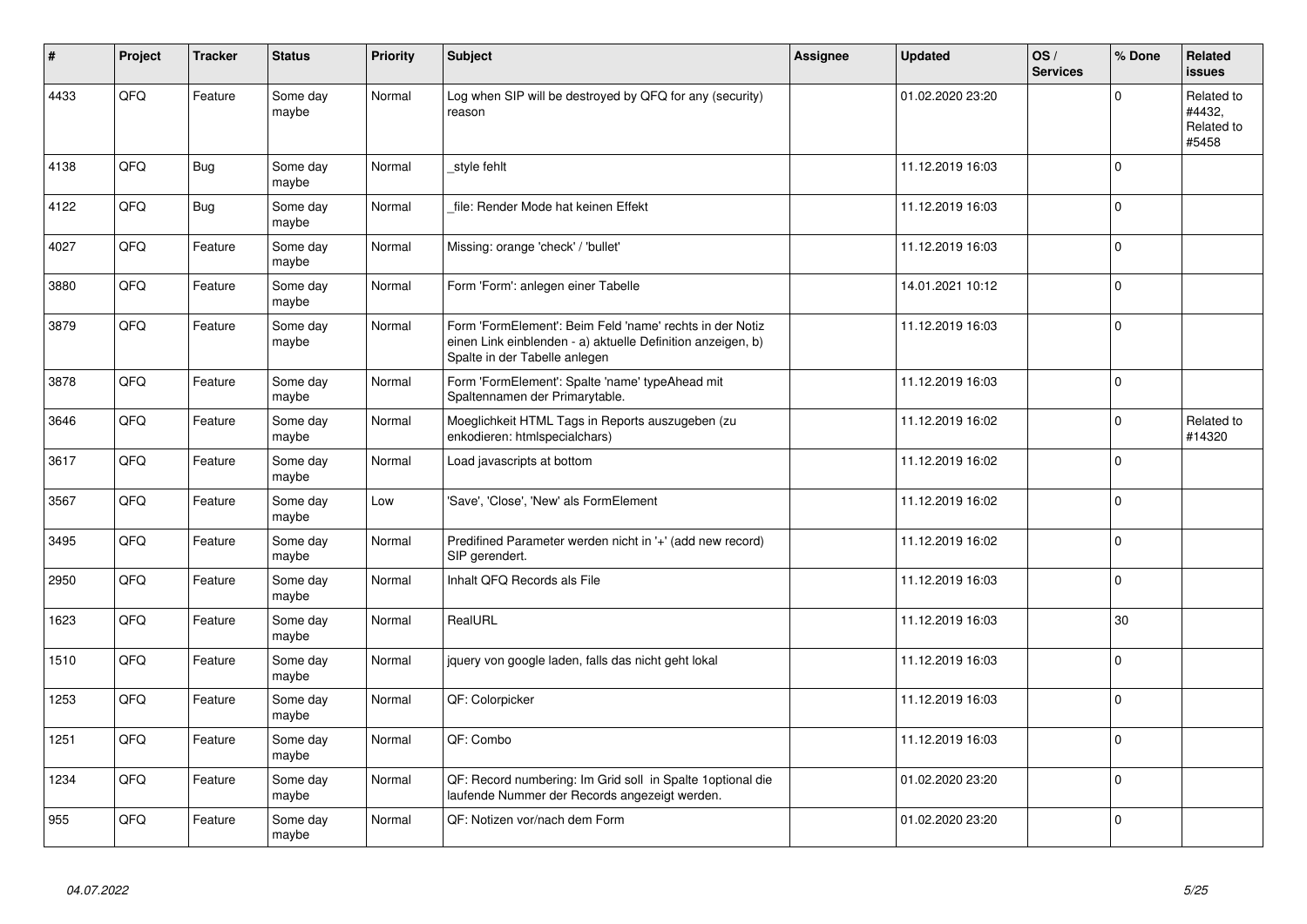| #     | Project | <b>Tracker</b> | <b>Status</b>     | <b>Priority</b> | Subject                                                                                             | <b>Assignee</b> | <b>Updated</b>   | OS/<br><b>Services</b> | % Done         | Related<br>issues                                                     |
|-------|---------|----------------|-------------------|-----------------|-----------------------------------------------------------------------------------------------------|-----------------|------------------|------------------------|----------------|-----------------------------------------------------------------------|
| 880   | QFQ     | Feature        | Some day<br>maybe | Urgent          | Security: PHP, SQL Injection, XSS                                                                   |                 | 03.05.2021 21:14 |                        | $\Omega$       | Related to<br>#14320                                                  |
| 14185 | QFQ     | Feature        | New               | Normal          | External/Autocron.php - better suitable directory                                                   | Support: System | 28.05.2022 11:03 |                        | $\mathbf 0$    |                                                                       |
| 13647 | QFQ     | Bug            | New               | Normal          | Autofocus funktioniert nicht auf Chrome                                                             | Benjamin Baer   | 19.03.2022 17:44 |                        | $\mathbf 0$    |                                                                       |
| 13528 | QFQ     | Bug            | New               | Normal          | gfg.io > releases: es wird kein neues Release angelegt                                              | Benjamin Baer   | 19.03.2022 17:46 |                        | $\mathbf 0$    |                                                                       |
| 12556 | QFQ     | Feature        | New               | Normal          | Pills Title: colored = static or dynamic on allrequiredgiven                                        | Benjamin Baer   | 19.03.2022 17:49 |                        | $\mathbf{0}$   |                                                                       |
| 12490 | QFQ     | Feature        | New               | Normal          | Loading Plugins in QFQ - see what tinymce does. (lazy<br>loading)                                   | Benjamin Baer   | 08.06.2022 10:37 |                        | $\Omega$       | Related to<br>#12611,<br>Related to<br>#10013,<br>Related to<br>#7732 |
| 12476 | QFQ     | Feature        | <b>New</b>        | Normal          | clearMe: a) should trigger 'dirty', b) sticky on textarea resize                                    | Benjamin Baer   | 04.01.2022 08:40 |                        | $\Omega$       | Related to<br>#9528                                                   |
| 11237 | QFQ     | Bug            | <b>New</b>        | High            | Radiobutton / parameter.buttonClass= btn-default - kein dirty<br>Trigger                            | Benjamin Baer   | 03.05.2021 21:12 |                        | $\mathbf{0}$   | Related to<br>#10766                                                  |
| 11057 | QFQ     | <b>Bug</b>     | <b>New</b>        | High            | Checkboxes ohne span.checkmark im Report werden<br>ausgeblendet                                     | Benjamin Baer   | 03.05.2021 21:12 |                        | $\mathbf{0}$   | Related to<br>#11039                                                  |
| 10003 | QFQ     | Feature        | Priorize          | Normal          | fieldset: stronger visualize group                                                                  | Benjamin Baer   | 12.02.2020 08:13 |                        | $\mathbf 0$    |                                                                       |
| 9135  | QFQ     | Feature        | Priorize          | Normal          | Progress Bar generic / replace old hourglass download<br>popup                                      | Benjamin Baer   | 03.01.2022 07:43 |                        | $\Omega$       |                                                                       |
| 7965  | QFQ     | Feature        | Priorize          | Normal          | Input type 'text' with visual format - currency                                                     | Benjamin Baer   | 03.01.2022 07:45 |                        | $\Omega$       |                                                                       |
| 7730  | QFQ     | Feature        | Priorize          | Normal          | SELECT Box: title in between                                                                        | Benjamin Baer   | 01.02.2020 23:22 |                        | $\mathbf{0}$   |                                                                       |
| 6870  | QFQ     | Feature        | Priorize          | Normal          | Click on '_link' triggers an API call                                                               | Benjamin Baer   | 03.01.2022 08:25 |                        | $\mathbf{0}$   |                                                                       |
| 6801  | QFQ     | Feature        | Priorize          | Normal          | Fabric: Maximize / FullIscreen                                                                      | Benjamin Baer   | 21.03.2022 09:56 |                        | $\mathbf{0}$   |                                                                       |
| 6566  | QFQ     | <b>Bug</b>     | Priorize          | Normal          | Link Function 'delete': provided parameter missing on page<br>reload                                | Benjamin Baer   | 03.01.2022 08:08 |                        | $\mathbf{0}$   |                                                                       |
| 6224  | QFQ     | Feature        | Priorize          | Normal          | Dynamic update: fade in/out fields                                                                  | Benjamin Baer   | 21.03.2022 09:50 |                        | $\mathbf{0}$   |                                                                       |
| 6140  | QFQ     | <b>Bug</b>     | Priorize          | Normal          | QFQ DnD Sort: Locked fields                                                                         | Benjamin Baer   | 21.03.2022 09:56 |                        | 0              |                                                                       |
| 5562  | QFQ     | Feature        | Priorize          | Normal          | Drag'n'Drop fuer Uploads                                                                            | Benjamin Baer   | 21.03.2022 09:52 |                        | $\Omega$       | Related to<br>#9706                                                   |
| 5366  | QFQ     | Feature        | Priorize          | Normal          | Saving with keyboard shortcuts                                                                      | Benjamin Baer   | 21.03.2022 09:47 |                        | $\overline{0}$ |                                                                       |
| 4457  | QFQ     | <b>Bug</b>     | Priorize          | Normal          | typeahead: pressing return to select an item, saves the form<br>and closes the form.                | Benjamin Baer   | 03.01.2022 08:01 |                        | $\mathbf{0}$   | Related to<br>#4398                                                   |
| 2665  | QFQ     | <b>Bug</b>     | Priorize          | Normal          | Dynamic Update funktioniert nicht, wenn beim<br>entsprechenden FormElement eine size angegeben ist. | Benjamin Baer   | 03.01.2022 08:12 |                        | 30             |                                                                       |
| 7602  | QFQ     | Feature        | ToDo              | High            | Multi Select: with checkboxes                                                                       | Benjamin Baer   | 22.03.2022 09:07 |                        | $\mathbf 0$    |                                                                       |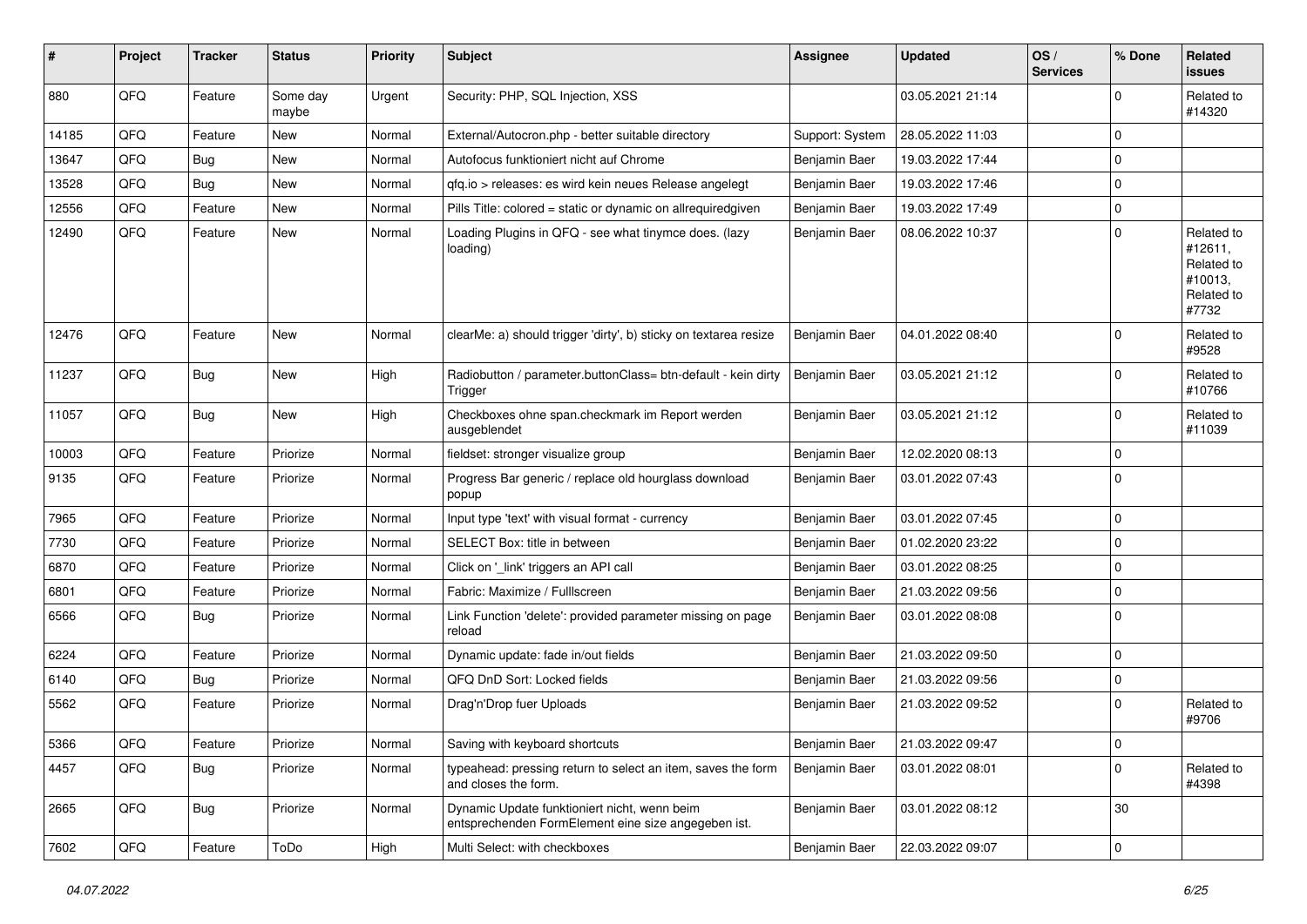| #     | Project | <b>Tracker</b> | <b>Status</b>     | <b>Priority</b> | <b>Subject</b>                                                                                                                                           | <b>Assignee</b>      | <b>Updated</b>   | OS/<br><b>Services</b> | % Done         | Related<br>issues                                                      |
|-------|---------|----------------|-------------------|-----------------|----------------------------------------------------------------------------------------------------------------------------------------------------------|----------------------|------------------|------------------------|----------------|------------------------------------------------------------------------|
| 9898  | QFQ     | Bug            | Feedback          | Normal          | Formular trotz Timeout gespeichert                                                                                                                       | <b>Benjamin Baer</b> | 01.02.2020 15:56 |                        | $\mathbf 0$    |                                                                        |
| 9548  | QFQ     | Feature        | Feedback          | High            | FormElement: Pattern mismatch - optional report only on<br>focus lost                                                                                    | Benjamin Baer        | 03.05.2021 21:14 |                        | $\Omega$       |                                                                        |
| 9535  | QFQ     | Bug            | Feedback          | Normal          | Report:  AS '_vertical' - column to wide - vertical >> rot45,<br>rot90                                                                                   | Benjamin Baer        | 01.02.2020 15:56 |                        | $\mathbf 0$    |                                                                        |
| 9130  | QFQ     | Feature        | Some day<br>maybe | Normal          | tablesorter: Automatic Row numbering / Zeilenummer                                                                                                       | Benjamin Baer        | 01.02.2020 23:22 |                        | $\mathbf{0}$   |                                                                        |
| 8522  | QFQ     | Feature        | Some day<br>maybe | Normal          | build QFQ - npm warnings                                                                                                                                 | Benjamin Baer        | 01.02.2020 23:19 |                        | 50             |                                                                        |
| 7732  | QFQ     | Feature        | Some day<br>maybe | Normal          | Javascript: Lazy Loading der add on libs                                                                                                                 | Benjamin Baer        | 08.06.2022 10:38 |                        | $\Omega$       | Related to<br>#12611,<br>Related to<br>#12490,<br>Related to<br>#10013 |
| 6972  | QFQ     | Feature        | Some day<br>maybe | Normal          | Fabric Clipboard / cross browser tab                                                                                                                     | Benjamin Baer        | 01.02.2020 23:21 |                        | $\Omega$       |                                                                        |
| 6970  | QFQ     | Feature        | Some day<br>maybe | Normal          | tablesorter: default fuer 'sortReset' aendern von 'Ctrl' zu 'Alt'                                                                                        | Benjamin Baer        | 01.02.2020 23:21 |                        | $\Omega$       |                                                                        |
| 5389  | QFQ     | Feature        | Some day<br>maybe | Normal          | QFQ Design: Multline label / note                                                                                                                        | Benjamin Baer        | 01.02.2020 23:19 |                        | $\Omega$       |                                                                        |
| 5024  | QFQ     | Feature        | Some day<br>maybe | Normal          | Fabric: Generate PDF with edits                                                                                                                          | Benjamin Baer        | 01.02.2020 23:20 |                        | $\Omega$       | Related to<br>#10704                                                   |
| 4454  | QFQ     | <b>Bug</b>     | Some day<br>maybe | Normal          | Required Elements: multiple elements in a row - whole row<br>marked if only one input is empty.                                                          | Benjamin Baer        | 01.02.2020 23:20 |                        | $\Omega$       |                                                                        |
| 4420  | QFQ     | Feature        | Some day<br>maybe | Normal          | Client: Local Storage - store the changes of a form, local in<br>the browser.                                                                            | Benjamin Baer        | 11.12.2019 16:02 |                        | $\mathbf 0$    |                                                                        |
| 4398  | QFQ     | Bug            | Some day<br>maybe | Normal          | Typeahead: mouse click in a prefilled input opens a single<br>item dropdown with the current value - click on it seems to<br>set the value, not the key. | Benjamin Baer        | 01.02.2020 23:20 |                        | $\mathbf{0}$   | Related to<br>#4457                                                    |
| 3692  | QFQ     | Feature        | Some day<br>maybe | Normal          | QFQ Webseite                                                                                                                                             | Benjamin Baer        | 11.12.2019 16:02 |                        | $\mathbf{0}$   | Related to<br>#5033                                                    |
| 3415  | QFQ     | Feature        | Some day<br>maybe | Normal          | FE Login Box Templatefile                                                                                                                                | Benjamin Baer        | 11.12.2019 16:02 |                        | $\Omega$       |                                                                        |
| 2063  | QFG     | <b>Bug</b>     | Some day<br>maybe | Normal          | Pills auf 'inaktiv' setzen falls keine Element auf dem Pill<br>sichtbar sind.                                                                            | Benjamin Baer        | 11.12.2019 16:03 |                        | $\overline{0}$ | Related to<br>#3752                                                    |
| 14464 | QFO     | Support        | New               | Normal          | Exception: Missing button to edit FormElement with broken<br>sqlValidate / beforeLoad                                                                    | <b>Carsten Rose</b>  | 04.07.2022 00:13 |                        | $\overline{0}$ |                                                                        |
| 14305 | QFQ     | <b>Bug</b>     | New               | Normal          | Inline Report editing does not create history entries                                                                                                    | Carsten Rose         | 10.06.2022 11:55 |                        | $\mathbf 0$    |                                                                        |
| 14304 | QFG     | Bug            | New               | Normal          | table sorter view safer does not work                                                                                                                    | Carsten Rose         | 10.06.2022 11:49 |                        | $\mathbf 0$    |                                                                        |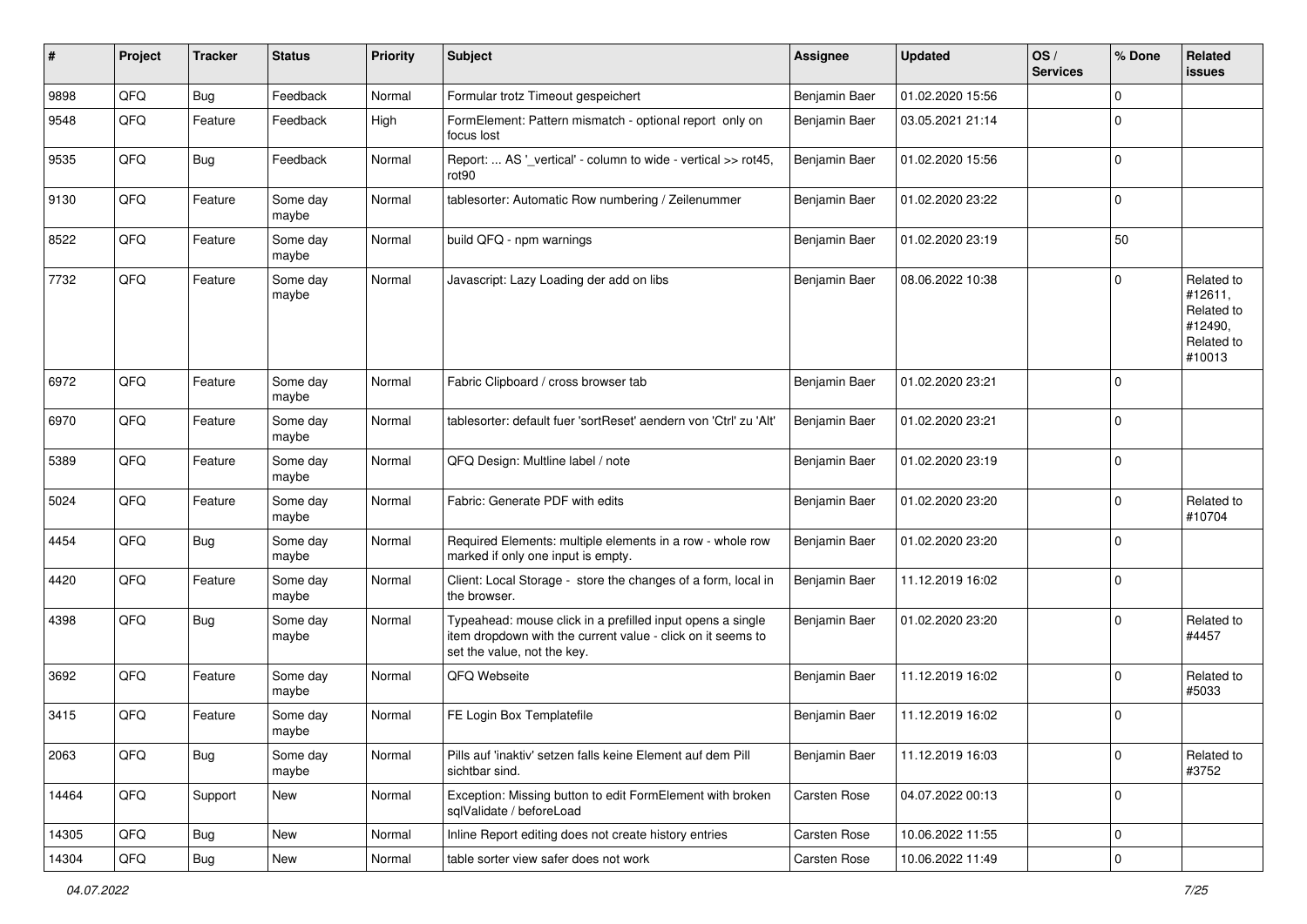| #     | Project | <b>Tracker</b> | <b>Status</b> | <b>Priority</b> | <b>Subject</b>                                                                           | <b>Assignee</b>     | <b>Updated</b>   | OS/<br><b>Services</b> | % Done      | Related<br><b>issues</b>                                               |
|-------|---------|----------------|---------------|-----------------|------------------------------------------------------------------------------------------|---------------------|------------------|------------------------|-------------|------------------------------------------------------------------------|
| 14233 | QFQ     | Bug            | <b>New</b>    | Normal          | AS _link: question - HTML is not rendered                                                | <b>Carsten Rose</b> | 28.05.2022 11:02 |                        | $\mathbf 0$ |                                                                        |
| 14187 | QFQ     | Feature        | <b>New</b>    | High            | gfg.log: show current URL                                                                | <b>Carsten Rose</b> | 28.05.2022 11:02 |                        | $\Omega$    | Related to<br>#13933,<br>Related to<br>#12532,<br>Related to<br>#11893 |
| 14091 | QFQ     | <b>Bug</b>     | <b>New</b>    | Normal          | inconsistent template path for twig                                                      | <b>Carsten Rose</b> | 19.04.2022 18:36 |                        | O           |                                                                        |
| 14090 | QFQ     | Feature        | New           | Normal          | Nützliche _script funktionen                                                             | <b>Carsten Rose</b> | 28.05.2022 11:03 |                        | $\Omega$    |                                                                        |
| 14077 | QFQ     | Bug            | New           | Normal          | As link: Attribute 'class' missing by r:1 and r:3 - but should<br>set                    | <b>Carsten Rose</b> | 28.05.2022 11:02 |                        | $\Omega$    | Related to<br>#5342,<br>Related to<br>#4343                            |
| 13843 | QFQ     | Feature        | <b>New</b>    | Normal          | Create JWT via QFQ                                                                       | <b>Carsten Rose</b> | 19.03.2022 17:42 |                        | $\Omega$    |                                                                        |
| 13841 | QFQ     | Feature        | <b>New</b>    | Normal          | Create PDF via iText - evaluate                                                          | <b>Carsten Rose</b> | 19.03.2022 17:42 |                        | $\Omega$    |                                                                        |
| 13706 | QFQ     | Bug            | New           | Normal          | Wrong CheckType in FieldElement LastStatus of Form Cron                                  | <b>Carsten Rose</b> | 21.01.2022 18:20 |                        | $\Omega$    |                                                                        |
| 13700 | QFQ     | Feature        | New           | Normal          | Redesign qfq.io Seite                                                                    | Carsten Rose        | 19.03.2022 17:43 |                        | $\Omega$    |                                                                        |
| 13659 | QFQ     | <b>Bug</b>     | New           | Normal          | wrong sanitize class applied to R-store                                                  | <b>Carsten Rose</b> | 15.01.2022 14:23 |                        | $\Omega$    |                                                                        |
| 13592 | QFQ     | Bug            | New           | Normal          | QFQ Build Queue: das vergeben von Tags klappt nicht. Es<br>werden keine Releases gebaut. | <b>Carsten Rose</b> | 19.03.2022 17:45 |                        | $\Omega$    |                                                                        |
| 13467 | QFQ     | Feature        | <b>New</b>    | Normal          | ChangeLog Generator                                                                      | <b>Carsten Rose</b> | 19.03.2022 17:46 |                        | $\Omega$    | Related to<br>#11460                                                   |
| 13460 | QFQ     | Bug            | <b>New</b>    | Normal          | Doc: Password set/reset  password should not processed<br>with 'html encode'             | <b>Carsten Rose</b> | 19.03.2022 17:46 |                        | $\mathbf 0$ |                                                                        |
| 13451 | QFQ     | Bug            | <b>New</b>    | Normal          | Character Counter / Max Character: Problem in Safari                                     | <b>Carsten Rose</b> | 15.04.2022 17:18 |                        | $\mathbf 0$ |                                                                        |
| 13354 | QFQ     | Feature        | <b>New</b>    | Normal          | Using Websocket in QFQ                                                                   | <b>Carsten Rose</b> | 10.11.2021 15:47 |                        | $\Omega$    |                                                                        |
| 13332 | QFQ     | <b>Bug</b>     | <b>New</b>    | Normal          | Multi Form: Required Felder werden visuell nicht markiert.                               | <b>Carsten Rose</b> | 19.03.2022 17:47 |                        | $\Omega$    |                                                                        |
| 13331 | QFQ     | Bug            | <b>New</b>    | Normal          | Multi Form: Clear Icon misplaced                                                         | Carsten Rose        | 19.03.2022 17:47 |                        | $\Omega$    |                                                                        |
| 12974 | QFQ     | <b>Bug</b>     | New           | High            | Sanitize Queries in Action-Elements                                                      | <b>Carsten Rose</b> | 07.12.2021 17:19 |                        | $\Omega$    |                                                                        |
| 12716 | QFQ     | <b>Bug</b>     | <b>New</b>    | Normal          | template group: Pattern only applied to first instance                                   | <b>Carsten Rose</b> | 19.03.2022 17:47 |                        | $\Omega$    |                                                                        |
| 12714 | QFQ     | <b>Bug</b>     | New           | Normal          | Conversion of GIF to PDF broken when GIF contains Alpha.                                 | <b>Carsten Rose</b> | 19.03.2022 17:49 |                        | $\mathbf 0$ |                                                                        |
| 12702 | QFQ     | Bug            | New           | High            | templateGroup: broken in multiDb Setup                                                   | Carsten Rose        | 14.12.2021 16:02 |                        | $\mathbf 0$ |                                                                        |
| 12679 | QFQ     | Feature        | New           | Normal          | tablesorter: custom column width                                                         | Carsten Rose        | 16.06.2021 11:10 |                        | $\mathbf 0$ |                                                                        |
| 12670 | QFQ     | <b>Bug</b>     | New           | High            | Dropdown-Menu classes können nicht mehr angegeben<br>werden                              | Carsten Rose        | 07.12.2021 17:19 |                        | $\mathbf 0$ |                                                                        |
| 12664 | QFQ     | Feature        | New           | Normal          | TinyMCE: report/remove malicous HTML/JS Code                                             | Carsten Rose        | 19.03.2022 17:47 |                        | $\mathbf 0$ | Related to<br>#14320                                                   |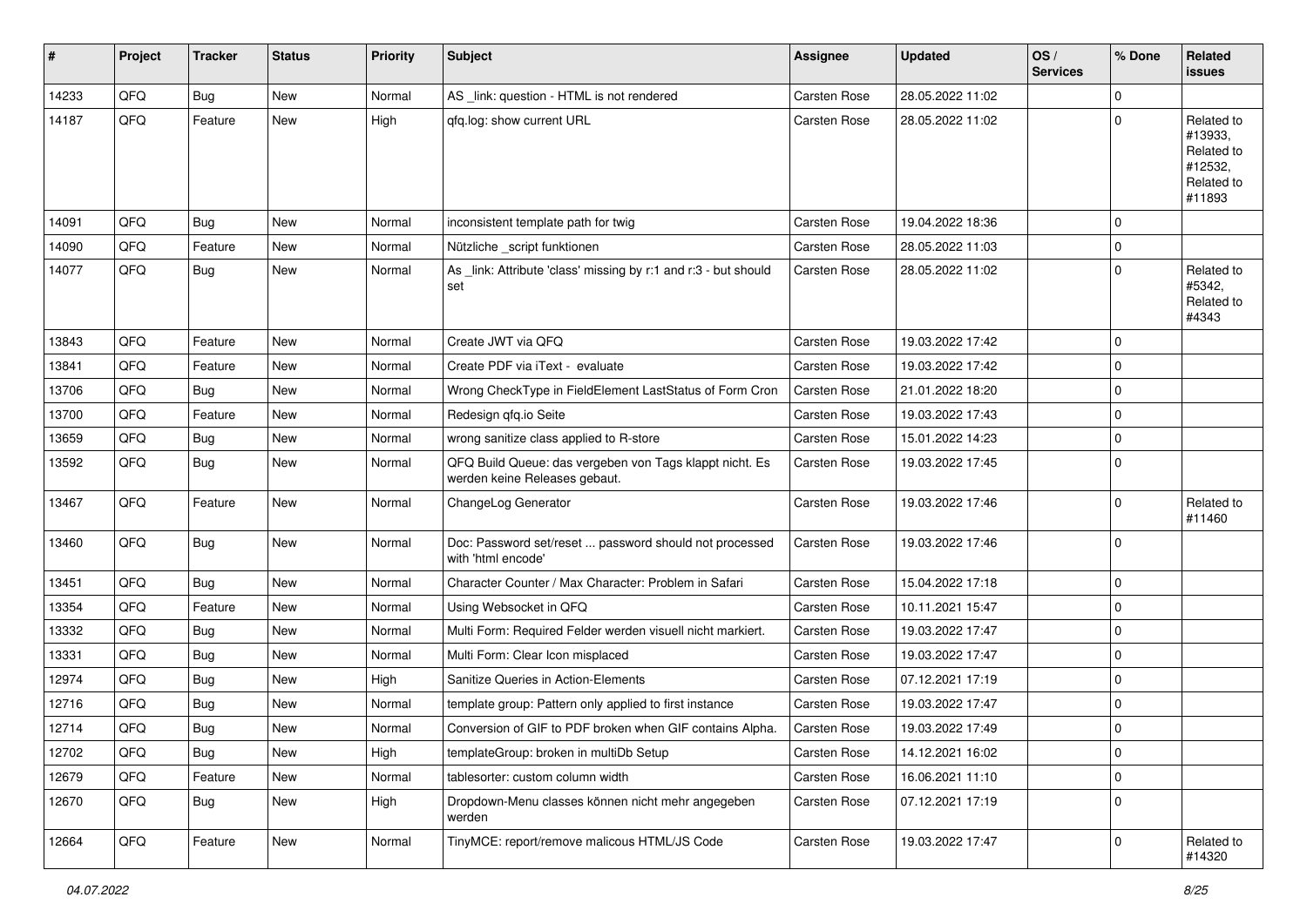| #     | Project | <b>Tracker</b> | <b>Status</b> | <b>Priority</b> | <b>Subject</b>                                                                                                                                      | <b>Assignee</b>     | <b>Updated</b>   | OS/<br><b>Services</b> | % Done         | Related<br>issues                             |
|-------|---------|----------------|---------------|-----------------|-----------------------------------------------------------------------------------------------------------------------------------------------------|---------------------|------------------|------------------------|----------------|-----------------------------------------------|
| 12632 | QFQ     | Feature        | <b>New</b>    | Normal          | TinyMCE: Prepare CSS classes for images                                                                                                             | <b>Carsten Rose</b> | 04.06.2021 14:35 |                        | 100            | Blocked by<br>#12186                          |
| 12603 | QFQ     | Feature        | New           | Normal          | Dropdown (Select), Radio, checkbox:<br>itemListAlways={{!SELECT key, value}}                                                                        | <b>Carsten Rose</b> | 19.03.2022 17:47 |                        | $\mathbf 0$    |                                               |
| 12581 | QFQ     | Bug            | <b>New</b>    | Normal          | Form.forward=close: Record 'new' in new browser tab > save<br>(& close) >> Form is not reloaded with new created record id<br>and stays in mode=new | <b>Carsten Rose</b> | 19.03.2022 17:48 |                        | $\mathbf 0$    |                                               |
| 12545 | QFQ     | Bug            | <b>New</b>    | Urgent          | sql.log not created / updated                                                                                                                       | <b>Carsten Rose</b> | 14.12.2021 16:02 |                        | $\mathbf 0$    |                                               |
| 12544 | QFQ     | Feature        | <b>New</b>    | High            | a) ' AS _link' new also as ' AS _format', b) sortierung via<br>'display: none;', c) '_format' benoeitgt nicht zwingend<br>u/U/p/m/z/d               | <b>Carsten Rose</b> | 14.12.2021 16:03 |                        | $\mathbf 0$    |                                               |
| 12532 | QFQ     | Feature        | <b>New</b>    | High            | SIP-Parameter bei Seitenaufruf in Browser-Console<br>anzeigen                                                                                       | Carsten Rose        | 07.12.2021 17:19 |                        | $\mathbf 0$    | Related to<br>#11893,<br>Related to<br>#14187 |
| 12520 | QFQ     | Bug            | <b>New</b>    | Normal          | Switch FE User: still active even FE User session expired                                                                                           | <b>Carsten Rose</b> | 19.03.2022 17:48 |                        | $\mathbf 0$    |                                               |
| 12513 | QFQ     | Bug            | <b>New</b>    | High            | Implement server side check of maxlength                                                                                                            | <b>Carsten Rose</b> | 07.12.2021 17:19 |                        | $\mathbf 0$    |                                               |
| 12512 | QFQ     | Bug            | <b>New</b>    | Normal          | Some MySQL Installation can't use 'stored procedures'                                                                                               | <b>Carsten Rose</b> | 19.03.2022 17:48 |                        | $\mathbf 0$    |                                               |
| 12480 | QFQ     | Feature        | New           | Normal          | If QFQ upgrade is running, block further request                                                                                                    | <b>Carsten Rose</b> | 03.05.2021 20:45 |                        | $\mathbf 0$    |                                               |
| 12477 | QFQ     | Feature        | New           | Normal          | Support for refactoring: Form, FormElement, diverse<br>Tabellen/Spalten, tt-content Records                                                         | Carsten Rose        | 03.05.2021 20:45 |                        | $\mathbf 0$    |                                               |
| 12474 | QFQ     | Feature        | <b>New</b>    | Normal          | Check BaseConfigURL if it is given and the the last char is '/'                                                                                     | <b>Carsten Rose</b> | 03.05.2021 20:45 |                        | $\mathbf 0$    |                                               |
| 12468 | QFQ     | Bug            | <b>New</b>    | Urgent          | Form: update Form.title after save                                                                                                                  | Carsten Rose        | 03.05.2021 21:12 |                        | $\mathbf 0$    |                                               |
| 12465 | QFQ     | Feature        | <b>New</b>    | Normal          | QFQ Function: use in FE to fill StoreRecord                                                                                                         | <b>Carsten Rose</b> | 05.05.2021 21:58 |                        | $\mathbf 0$    |                                               |
| 12413 | QFQ     | Feature        | New           | Normal          | STORE_TYPO3: enhance for {{be_users.email:T}},<br>{{fe users.email:T}}                                                                              | <b>Carsten Rose</b> | 03.05.2021 20:45 |                        | $\Omega$       | Related to<br>#12412,<br>Related to<br>#10012 |
| 12412 | QFQ     | Feature        | <b>New</b>    | Normal          | Action/Escape qualifier 'e' (empty), '0': if given, an empty<br>string (or '0') will be treated as 'not found'                                      | <b>Carsten Rose</b> | 08.05.2021 09:40 |                        | $\Omega$       | Related to<br>#12413,<br>Related to<br>#10012 |
| 12400 | QFQ     | Feature        | New           | Normal          | Tutorial ist in QFQ Doku, Wird in der Suche gefunden, es gibt   Carsten Rose<br>aber kein Menupunkt - Inhalt ueberpruefen                           |                     | 03.05.2021 20:45 |                        | $\Omega$       |                                               |
| 12330 | QFQ     | Feature        | New           | Normal          | Copy to input field / text area / TinyMCE                                                                                                           | Carsten Rose        | 07.04.2021 09:01 |                        | $\overline{0}$ |                                               |
| 12327 | QFQ     | <b>Bug</b>     | New           | Normal          | Copy to clipboard: Glyphicon can not be changed                                                                                                     | Carsten Rose        | 27.12.2021 17:59 |                        | $\mathbf 0$    |                                               |
| 12269 | QFQ     | Feature        | New           | Normal          | 2FA - Login                                                                                                                                         | Carsten Rose        | 03.05.2021 20:45 |                        | $\mathbf 0$    |                                               |
| 12187 | QFQ     | <b>Bug</b>     | New           | Normal          | Trigger FormAsFile() via Report: probably problem with multi<br>DB setup                                                                            | Carsten Rose        | 20.03.2021 21:20 |                        | 0              |                                               |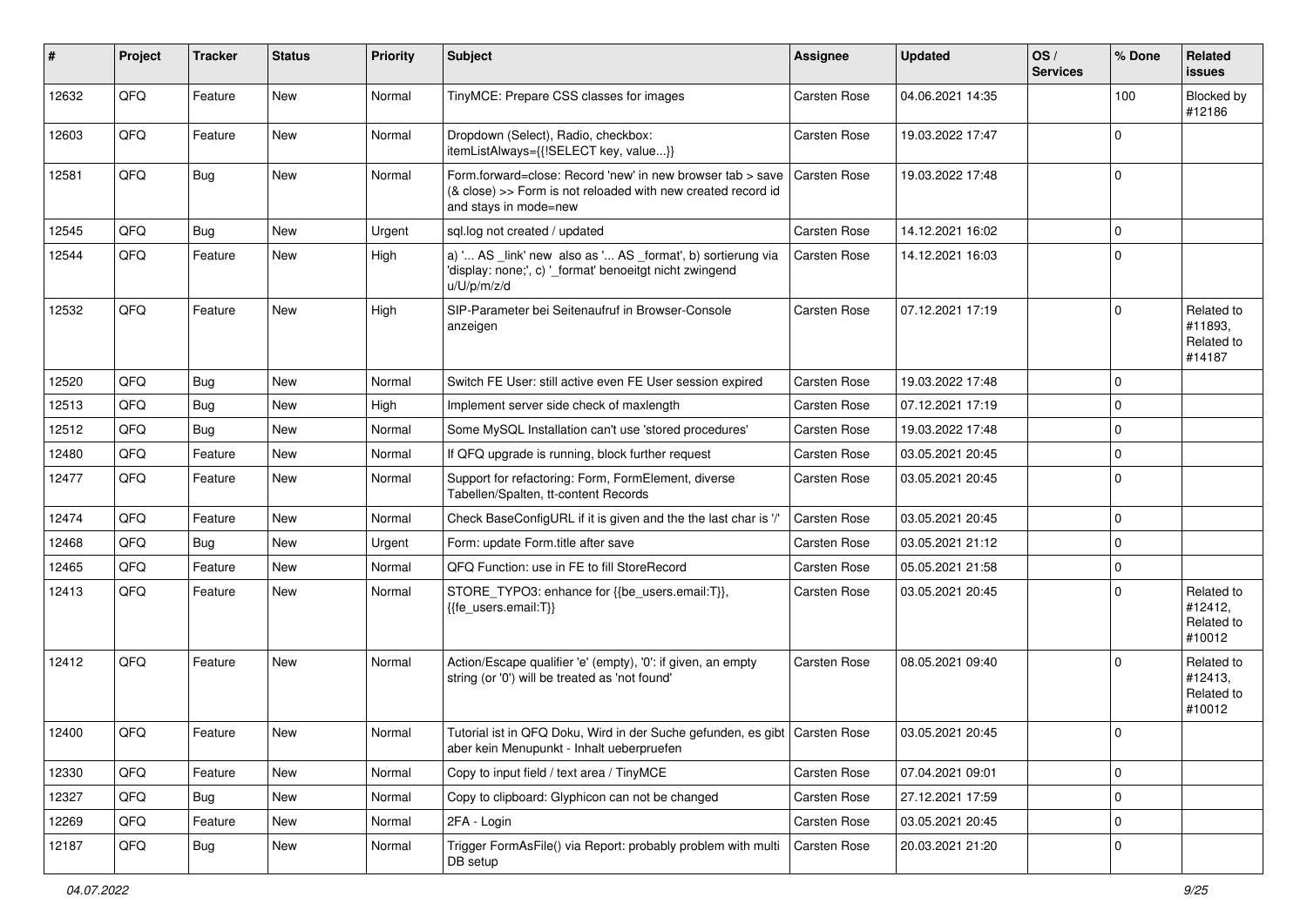| #     | Project | <b>Tracker</b> | <b>Status</b> | <b>Priority</b> | <b>Subject</b>                                                                                       | <b>Assignee</b>                                        | <b>Updated</b>   | OS/<br><b>Services</b> | % Done      | Related<br>issues                             |                      |
|-------|---------|----------------|---------------|-----------------|------------------------------------------------------------------------------------------------------|--------------------------------------------------------|------------------|------------------------|-------------|-----------------------------------------------|----------------------|
| 12186 | QFQ     | Feature        | New           | High            | TinyMCE Config für Objekte                                                                           | <b>Carsten Rose</b>                                    | 07.12.2021 17:19 |                        | O           | <b>Blocks</b><br>#12632                       |                      |
| 12163 | QFQ     | Feature        | New           | Normal          | Checkbox: table wrap                                                                                 | <b>Carsten Rose</b>                                    | 03.05.2021 20:51 |                        | $\Omega$    |                                               |                      |
| 12162 | QFQ     | Feature        | New           | Normal          | FE.type=sendmail: personalized mailing (several mails) via<br>template                               | Carsten Rose                                           | 03.05.2021 20:45 |                        | $\Omega$    |                                               |                      |
| 12146 | QFQ     | Feature        | New           | Normal          | Autocron Job: Anzeigen wann der naechste Job ausgefuehrt<br>wird, resp das er nicht ausgefuehrt wird | <b>Carsten Rose</b>                                    | 15.03.2021 15:23 |                        | $\Omega$    |                                               |                      |
| 12133 | QFQ     | Bug            | New           | Normal          | NPM, phpSpreadSheet aktualisieren                                                                    | Carsten Rose                                           | 15.03.2021 09:04 |                        | $\Omega$    |                                               |                      |
| 12119 | QFQ     | Feature        | <b>New</b>    | Normal          | AS paged: error message missing if there ist no 'r' argument.                                        | <b>Carsten Rose</b>                                    | 03.05.2021 20:51 |                        | 0           |                                               |                      |
| 12109 | QFQ     | Feature        | New           | Normal          | Donwload Link: Plain, SIP, Persistent Link, Peristent SIP -<br>new notation                          | Carsten Rose                                           | 03.05.2021 20:45 |                        | $\Omega$    | Related to<br>#12085                          |                      |
| 12045 | QFQ     | Bug            | New           | Normal          | templateGroup afterSave FE: Aufruf ohne<br>sglHonorFormElements funktioniert nicht                   | <b>Carsten Rose</b>                                    | 18.02.2021 16:33 |                        | $\Omega$    |                                               |                      |
| 12040 | QFQ     | Bug            | <b>New</b>    | Normal          | FE Mode 'hidden' für zwei FEs auf einer Zeile                                                        | <b>Carsten Rose</b>                                    | 18.02.2021 10:13 |                        | $\Omega$    |                                               |                      |
| 12024 | QFQ     | Feature        | New           | Normal          | Excel Export: text columns by default decode<br>htmlspeciachar()                                     | Carsten Rose                                           | 17.02.2021 23:55 |                        | $\Omega$    | Related to<br>#12022                          |                      |
| 12023 | QFQ     | Feature        | New           | Normal          | MySQL Stored Precdure: QDECODESPECIALCHAR()                                                          | <b>Carsten Rose</b>                                    | 16.02.2021 11:16 |                        | $\Omega$    | Related to<br>#12022                          |                      |
| 11955 | QFQ     | Feature        | New           | Normal          | subrecord: new title option to set <th> attributes - e.g. to<br/>customize tablesorter options.</th> | attributes - e.g. to<br>customize tablesorter options. | Carsten Rose     | 03.05.2021 20:47       |             | 0                                             | Related to<br>#11775 |
| 11893 | QFQ     | Feature        | <b>New</b>    | High            | Broken SIP: a) only report one time, b) only report in main<br>column                                | Carsten Rose                                           | 12.05.2021 12:13 |                        | $\Omega$    | Related to<br>#12532,<br>Related to<br>#14187 |                      |
| 11775 | QFQ     | Feature        | New           | Normal          | Subrecord Tooltip pro Feld                                                                           | <b>Carsten Rose</b>                                    | 18.12.2020 15:22 |                        | $\Omega$    | Related to<br>#11955                          |                      |
| 11752 | QFQ     | Bug            | New           | Normal          | checkbox renders multiple input elements with same name                                              | Carsten Rose                                           | 17.12.2020 14:58 |                        | 0           | Related to<br>#11750                          |                      |
| 11747 | QFQ     | Feature        | New           | Normal          | Maintenance Page with Redirect                                                                       | Carsten Rose                                           | 03.05.2021 20:47 |                        | $\Omega$    | Related to<br>#11741                          |                      |
| 11702 | QFQ     | Feature        | New           | Normal          | HTML Special Char makes no sense for 'allbut' if '&' is<br>forbidden                                 | <b>Carsten Rose</b>                                    | 07.12.2021 16:35 |                        | $\Omega$    | Related to<br>#5112,<br>Related to<br>#14320  |                      |
| 11695 | QFQ     | Bug            | <b>New</b>    | Normal          | MultiForm required FE Error                                                                          | Carsten Rose                                           | 04.12.2020 13:34 |                        | $\mathbf 0$ |                                               |                      |
| 11668 | QFQ     | Bug            | New           | Normal          | Play function.sql - problem with mysql                                                               | Carsten Rose                                           | 03.05.2021 20:48 |                        | $\mathbf 0$ |                                               |                      |
| 11667 | QFQ     | <b>Bug</b>     | New           | Normal          | MySQL mariadb-server-10.3: Incorrect datetime value                                                  | Carsten Rose                                           | 03.05.2021 20:48 |                        | 0           |                                               |                      |
| 11523 | QFQ     | Feature        | New           | Normal          | Mit dynamic Update erkennen, ob Upload gemacht wurde                                                 | Carsten Rose                                           | 13.11.2020 15:07 |                        | 0           | Related to<br>#9533                           |                      |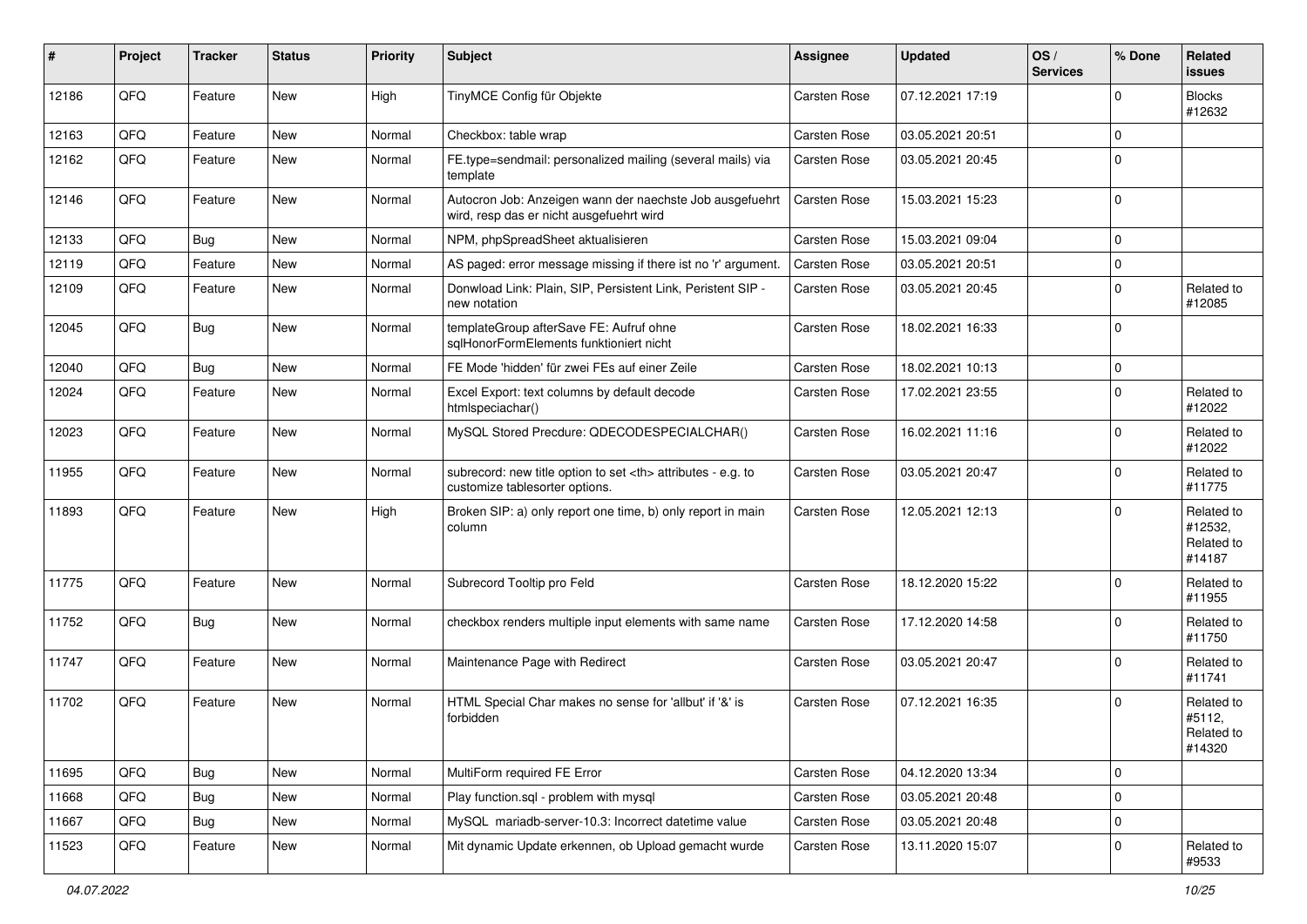| $\vert$ # | Project | <b>Tracker</b> | <b>Status</b> | <b>Priority</b> | <b>Subject</b>                                                                      | <b>Assignee</b>     | <b>Updated</b>   | OS/<br><b>Services</b> | % Done      | Related<br><b>issues</b>                                             |
|-----------|---------|----------------|---------------|-----------------|-------------------------------------------------------------------------------------|---------------------|------------------|------------------------|-------------|----------------------------------------------------------------------|
| 11516     | QFQ     | Feature        | <b>New</b>    | Normal          | Multi Page Form (Previous/Next Buttons)                                             | Carsten Rose        | 16.03.2021 17:52 |                        | 0           |                                                                      |
| 11504     | QFQ     | Feature        | <b>New</b>    | Normal          | Dynamic Update: Button text update for 'Save',' Close' &<br>'Delete'                | <b>Carsten Rose</b> | 12.11.2020 23:44 |                        | $\Omega$    |                                                                      |
| 11460     | QFQ     | Feature        | <b>New</b>    | Normal          | Easier creation of changelog: gitchangelog                                          | <b>Carsten Rose</b> | 12.06.2021 10:20 |                        | 0           | Related to<br>#13467                                                 |
| 11239     | QFQ     | <b>Bug</b>     | <b>New</b>    | Normal          | Radiobutton (plain): horizontales Rendern abhängig vom<br>Datentyp in der Datenbank | Carsten Rose        | 30.09.2020 18:37 |                        | $\Omega$    |                                                                      |
| 11080     | QFQ     | Feature        | <b>New</b>    | Normal          | Send MQTT messages                                                                  | <b>Carsten Rose</b> | 29.08.2020 19:49 |                        | $\Omega$    |                                                                      |
| 10996     | QFQ     | Feature        | <b>New</b>    | Normal          | Download video via sip: no seek                                                     | Carsten Rose        | 12.08.2020 14:18 |                        | $\Omega$    |                                                                      |
| 10979     | QFQ     | Feature        | <b>New</b>    | Normal          | Ajax Calls an API - dataReport                                                      | <b>Carsten Rose</b> | 11.05.2022 12:15 |                        | $\mathbf 0$ |                                                                      |
| 10976     | QFQ     | Feature        | <b>New</b>    | Normal          | Excel Export Verbesserungen                                                         | <b>Carsten Rose</b> | 06.08.2020 10:56 |                        | $\Omega$    |                                                                      |
| 10937     | QFQ     | Bug            | <b>New</b>    | Normal          | Fehler mit abhängigen Select- Feldern beim Positionieren                            | Carsten Rose        | 12.11.2020 23:45 |                        | $\mathbf 0$ |                                                                      |
| 10819     | QFQ     | Feature        | <b>New</b>    | Normal          | Persistent SIP - second try                                                         | Carsten Rose        | 29.06.2020 23:02 |                        | $\Omega$    | Related to<br>#6261                                                  |
| 10714     | QFQ     | Feature        | <b>New</b>    | Normal          | multi Table Form                                                                    | Carsten Rose        | 16.03.2021 18:44 |                        | $\Omega$    |                                                                      |
| 10704     | QFQ     | <b>Bug</b>     | <b>New</b>    | Normal          | wkhtml problem rendering fullCalendar.js / fabric.js >><br>successor: puppeteer     | <b>Carsten Rose</b> | 12.11.2020 23:45 |                        | $\Omega$    | Related to<br>#5024,<br>Related to<br>#4650,<br>Related to<br>#10715 |
| 10658     | QFQ     | <b>Bug</b>     | <b>New</b>    | Normal          | processReadOnly broken                                                              | <b>Carsten Rose</b> | 27.05.2020 17:55 |                        | $\mathbf 0$ |                                                                      |
| 10640     | QFQ     | Bug            | <b>New</b>    | High            | TypeAhead Tag: FE editierbar trotz readOnly                                         | <b>Carsten Rose</b> | 03.05.2021 21:12 |                        | $\Omega$    | Related to<br>#7795                                                  |
| 10593     | QFQ     | Feature        | <b>New</b>    | Normal          | label2: text behind input element                                                   | Carsten Rose        | 16.05.2020 10:57 |                        | $\mathbf 0$ |                                                                      |
| 10588     | QFQ     | <b>Bug</b>     | <b>New</b>    | Normal          | typeahed Tag: Doku anpassen                                                         | <b>Carsten Rose</b> | 12.11.2020 23:45 |                        | $\Omega$    |                                                                      |
| 10508     | QFQ     | Bug            | <b>New</b>    | High            | Multi Form broken on Multi DB Instance                                              | Carsten Rose        | 03.05.2021 21:12 |                        | $\mathbf 0$ |                                                                      |
| 10506     | QFQ     | <b>Bug</b>     | New           | High            | Template Group broken on MultiDB instance                                           | Carsten Rose        | 03.05.2021 21:12 |                        | 0           | Related to<br>#10505                                                 |
| 10322     | QFQ     | <b>Bug</b>     | <b>New</b>    | Normal          | FormElement / Radio: missing column 'enum' >> FE not<br>reported                    | Carsten Rose        | 07.05.2020 09:37 |                        | $\Omega$    |                                                                      |
| 10119     | QFQ     | Feature        | <b>New</b>    | Normal          | Dropdown (selectlist) & Type Ahead: format and catagorize list                      | <b>Carsten Rose</b> | 07.05.2020 09:36 |                        | $\mathbf 0$ |                                                                      |
| 10115     | QFQ     | Feature        | <b>New</b>    | Normal          | TypeAhead: static list                                                              | Carsten Rose        | 26.02.2020 16:42 |                        | 100         |                                                                      |
| 10082     | QFQ     | Bug            | New           | Normal          | FE.type=SELECT - 'sanatize' Class                                                   | <b>Carsten Rose</b> | 07.05.2020 09:36 |                        | $\Omega$    | Related to<br>#10081                                                 |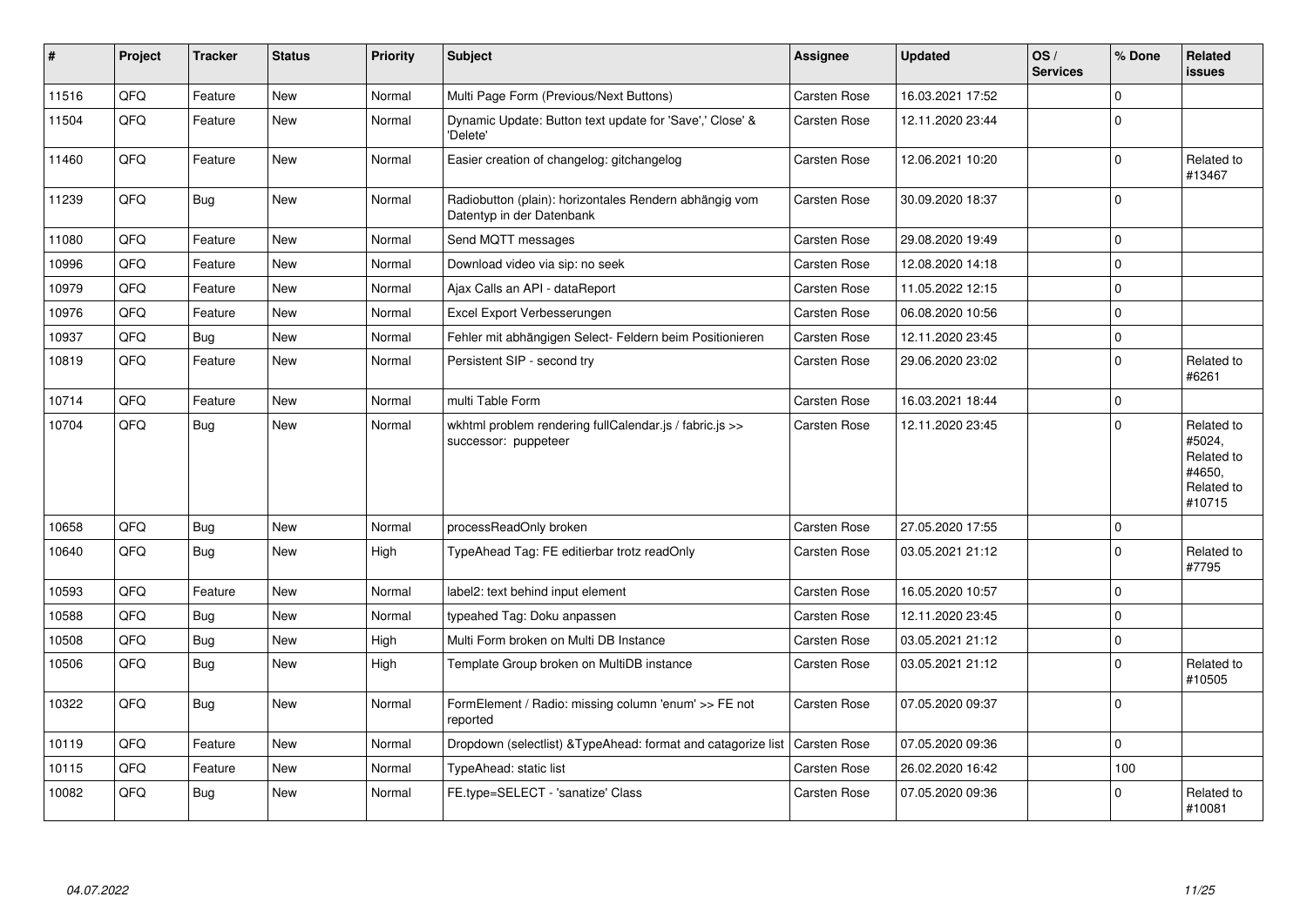| #     | Project | <b>Tracker</b> | <b>Status</b> | <b>Priority</b> | <b>Subject</b>                                                                                                                        | <b>Assignee</b>     | <b>Updated</b>   | OS/<br><b>Services</b> | % Done         | Related<br><b>issues</b>                                             |
|-------|---------|----------------|---------------|-----------------|---------------------------------------------------------------------------------------------------------------------------------------|---------------------|------------------|------------------------|----------------|----------------------------------------------------------------------|
| 10081 | QFQ     | Bug            | <b>New</b>    | High            | Stale record lock after 'forbidden' character                                                                                         | <b>Carsten Rose</b> | 03.05.2021 21:12 |                        | $\Omega$       | Related to<br>#10082.<br>Related to<br>#9789                         |
| 10080 | QFQ     | Feature        | <b>New</b>    | Normal          | Popup on 'save' / 'close': configure dialog (answer<br>yes/no/cancle/)                                                                | <b>Carsten Rose</b> | 28.03.2021 20:52 |                        | $\Omega$       | Is duplicate<br>of #12262                                            |
| 10014 | QFQ     | Feature        | <b>New</b>    | Normal          | Manual.rst: describe behaviour and process order of<br>fillStoreVar, slaveId, sqlBefore,                                              | <b>Carsten Rose</b> | 01.02.2020 22:31 |                        | $\Omega$       |                                                                      |
| 9983  | QFQ     | Feature        | New           | Normal          | Report Notation: new keyword 'range'                                                                                                  | <b>Carsten Rose</b> | 01.02.2020 15:55 |                        | $\mathbf{0}$   |                                                                      |
| 9927  | QFQ     | Feature        | <b>New</b>    | Normal          | QFQ Update: a) Update nur machen wenn BE User<br>eingeloggt ist., b) Bei Fehler genaue Meldung welcher<br>Updateschritt Probleme hat. | <b>Carsten Rose</b> | 22.01.2020 12:59 |                        | $\overline{0}$ |                                                                      |
| 9811  | QFQ     | Feature        | <b>New</b>    | Normal          | Report: tag every n'th row                                                                                                            | <b>Carsten Rose</b> | 01.02.2020 23:22 |                        | $\Omega$       |                                                                      |
| 9783  | QFQ     | <b>Bug</b>     | <b>New</b>    | Normal          | Email with special characters                                                                                                         | <b>Carsten Rose</b> | 01.02.2020 23:22 |                        | $\Omega$       |                                                                      |
| 9781  | QFQ     | Feature        | <b>New</b>    | Normal          | Button: CSS class to make buttons smaller                                                                                             | <b>Carsten Rose</b> | 01.02.2020 23:22 |                        | $\Omega$       |                                                                      |
| 9777  | QFQ     | Feature        | <b>New</b>    | Normal          | Logging QFQ Variables                                                                                                                 | <b>Carsten Rose</b> | 16.12.2019 17:17 |                        | $\mathbf 0$    |                                                                      |
| 9773  | QFQ     | <b>Bug</b>     | <b>New</b>    | Normal          | form.parameter.formModeGlobal=requiredOff                                                                                             | <b>Carsten Rose</b> | 01.02.2020 15:56 |                        | $\Omega$       |                                                                      |
| 9707  | QFQ     | Feature        | <b>New</b>    | Normal          | SIP security: encode pageld and check pageld on decode                                                                                | <b>Carsten Rose</b> | 01.02.2020 23:22 |                        | $\mathbf{0}$   |                                                                      |
| 9706  | QFQ     | Feature        | New           | Normal          | Multi File Upload (hidden template group)                                                                                             | <b>Carsten Rose</b> | 01.02.2020 23:22 |                        | $\Omega$       | Related to<br>#7521,<br>Related to<br>#5562,<br>Related to<br>#13330 |
| 9602  | QFQ     | Feature        | <b>New</b>    | Normal          | Form definition as JSON                                                                                                               | <b>Carsten Rose</b> | 01.02.2020 23:21 |                        | $\Omega$       | Related to<br>#9600                                                  |
| 9537  | QFQ     | Feature        | <b>New</b>    | Normal          | FormEditor: Edit fieldset in FrontEnd                                                                                                 | <b>Carsten Rose</b> | 01.02.2020 23:22 |                        | $\mathbf{0}$   |                                                                      |
| 9533  | QFQ     | Bug            | New           | Normal          | FE.type=upload: Check in 'beforeSave' if upload is given                                                                              | <b>Carsten Rose</b> | 01.02.2020 23:22 |                        | $\Omega$       | Related to<br>#11523                                                 |
| 9531  | QFQ     | Bug            | <b>New</b>    | High            | FE File: Dynamic Update / modeSql / required detected even<br>it not set                                                              | <b>Carsten Rose</b> | 11.06.2021 20:32 |                        | $\Omega$       | Related to<br>#12398                                                 |
| 9352  | QFQ     | Feature        | New           | Normal          | FE 'Native' fire slaveld, sqlAfter, sqlIns                                                                                            | <b>Carsten Rose</b> | 01.02.2020 23:22 |                        | $\mathbf{0}$   |                                                                      |
| 9348  | QFQ     | Feature        | New           | Normal          | defaultThumbnailSize: pre render thumbnails                                                                                           | Carsten Rose        | 12.06.2021 09:05 |                        | $\mathbf 0$    |                                                                      |
| 9347  | QFQ     | <b>Bug</b>     | New           | High            | FE.type=upload with dynamic show/hidden: required not<br>detected                                                                     | Carsten Rose        | 12.06.2021 10:40 |                        | $\Omega$       | Related to<br>#5305,<br>Related to<br>#12398                         |
| 9317  | QFQ     | <b>Bug</b>     | New           | Normal          | FE.type=note: with dynamic show/hidden an empty label<br>causes trouble                                                               | <b>Carsten Rose</b> | 01.02.2020 23:22 |                        | $\mathbf{0}$   |                                                                      |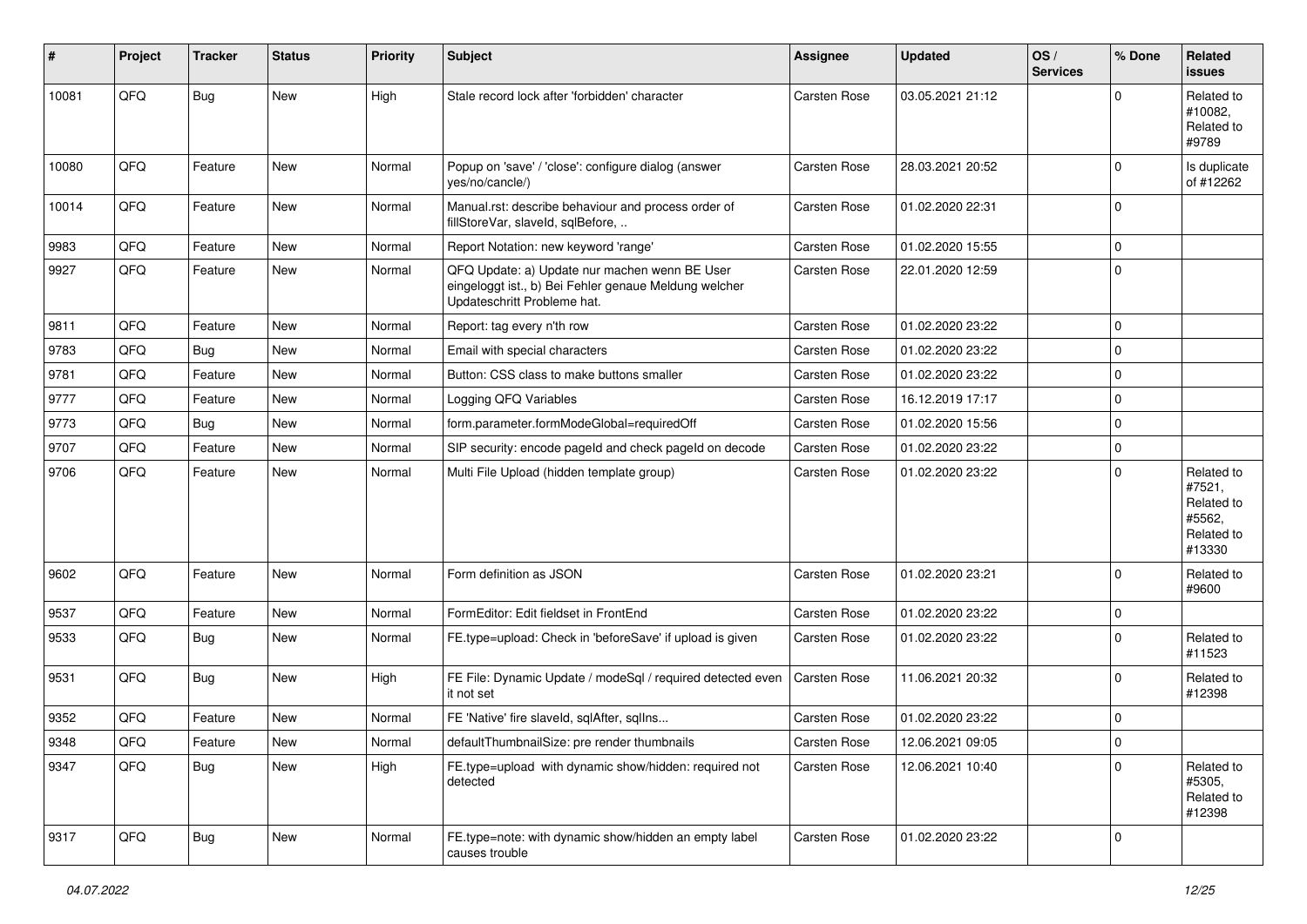| #    | Project | <b>Tracker</b> | <b>Status</b> | <b>Priority</b> | Subject                                                                                                | <b>Assignee</b>     | <b>Updated</b>   | OS/<br><b>Services</b> | % Done      | Related<br>issues         |
|------|---------|----------------|---------------|-----------------|--------------------------------------------------------------------------------------------------------|---------------------|------------------|------------------------|-------------|---------------------------|
| 9275 | QFQ     | Bug            | <b>New</b>    | Normal          | autcron: t3 page, which takes to long to respond, is not<br>reported properly                          | <b>Carsten Rose</b> | 01.02.2020 23:22 |                        | 100         |                           |
| 9221 | QFQ     | Feature        | New           | Normal          | typeAhead: Zeichenlimite ausschalten                                                                   | <b>Carsten Rose</b> | 29.06.2022 22:36 |                        | 0           |                           |
| 9208 | QFQ     | Feature        | New           | Normal          | Manage 'recent' records                                                                                | <b>Carsten Rose</b> | 01.02.2020 23:22 |                        | 0           |                           |
| 9177 | QFQ     | Bug            | <b>New</b>    | Normal          | Bug? QFQ tries to save an action FE, which has real<br>existing column name                            | <b>Carsten Rose</b> | 01.02.2020 23:22 |                        | 0           |                           |
| 9136 | QFQ     | Feature        | <b>New</b>    | Normal          | Create ZIP files with dynamic PDFs                                                                     | <b>Carsten Rose</b> | 01.02.2020 23:22 |                        | $\mathbf 0$ |                           |
| 9129 | QFQ     | Feature        | New           | Normal          | sqlValidate: Message as notification, not as error                                                     | Carsten Rose        | 01.02.2020 23:22 |                        | 0           | Related to<br>#9128       |
| 9128 | QFQ     | Feature        | <b>New</b>    | Normal          | Error Message: not replaced variables- a) replace back to '{'<br>b) underline                          | Carsten Rose        | 01.02.2020 23:22 |                        | 0           | Related to<br>#9129       |
| 9127 | QFQ     | Bug            | New           | Normal          | Error Message: change 'roll over' color - text not readable                                            | <b>Carsten Rose</b> | 01.02.2020 23:22 |                        | $\mathbf 0$ |                           |
| 9077 | QFQ     | <b>Bug</b>     | <b>New</b>    | Normal          | typeAheadSql: report broken SQL                                                                        | Carsten Rose        | 29.06.2022 22:35 |                        | 0           | Related to<br>#4018       |
| 9013 | QFQ     | <b>Bug</b>     | New           | Normal          | Error in Twig template not handled                                                                     | <b>Carsten Rose</b> | 20.10.2021 13:43 |                        | $\mathbf 0$ |                           |
| 8975 | QFQ     | Feature        | New           | Normal          | Report Notation: 2.0                                                                                   | <b>Carsten Rose</b> | 01.02.2020 23:22 |                        | 0           | Related to<br>#8963       |
| 8962 | QFQ     | Feature        | New           | High            | allow for form fields with identical names                                                             | <b>Carsten Rose</b> | 03.05.2021 21:14 |                        | $\mathbf 0$ |                           |
| 8806 | QFQ     | Feature        | New           | Normal          | SQL Function nl2br                                                                                     | <b>Carsten Rose</b> | 01.02.2020 23:22 |                        | 0           |                           |
| 8719 | QFQ     | Feature        | <b>New</b>    | Normal          | extraButtonLock: add support for 0/1                                                                   | <b>Carsten Rose</b> | 01.02.2020 23:22 |                        | 0           |                           |
| 8702 | QFQ     | Feature        | New           | Normal          | Load Record which is locked: missing user info                                                         | Carsten Rose        | 11.12.2019 16:16 |                        | 0           | Related to<br>#9789       |
| 8668 | QFQ     | <b>Bug</b>     | New           | High            | Pill disabled: dyamic mode 'hidden' not respected - FE is still<br>required                            | <b>Carsten Rose</b> | 03.05.2021 21:14 |                        | $\Omega$    |                           |
| 8431 | QFQ     | Bug            | New           | High            | autocron.php with wrong path                                                                           | <b>Carsten Rose</b> | 03.05.2021 21:14 |                        | $\mathbf 0$ |                           |
| 8336 | QFQ     | Feature        | <b>New</b>    | Normal          | Form > modified > Close New: a) Optional disable popup, b)<br>custom text, c) mode on save: close stay | <b>Carsten Rose</b> | 01.02.2020 23:22 |                        | 0           | Related to<br>#8335       |
| 8217 | QFQ     | Feature        | <b>New</b>    | Normal          | if-elseif-else construct                                                                               | <b>Carsten Rose</b> | 16.03.2021 18:41 |                        | 0           | Related to<br>#10716      |
| 8187 | QFQ     | Feature        | New           | Normal          | Subrecord: enable/hide new button - make new/edit/delete<br>customizeable.                             | <b>Carsten Rose</b> | 06.03.2021 18:44 |                        | $\Omega$    | Related to<br>#11326      |
| 8089 | QFO     | Feature        | New           | Normal          | Copy/Paste for FormElements                                                                            | Carsten Rose        | 01.02.2020 23:22 |                        | 0           |                           |
| 8083 | QFQ     | <b>Bug</b>     | New           | High            | FormEditor: primary table list does not respect<br>'indexDb={{indexData:Y}}'                           | Carsten Rose        | 03.05.2021 21:14 |                        | $\Omega$    | Has<br>duplicate<br>#6678 |
| 8049 | QFQ     | Bug            | New           | Normal          | FE.type=note, column 'value': text moves some pixel to top<br>after save                               | Carsten Rose        | 01.02.2020 23:22 |                        | 0           |                           |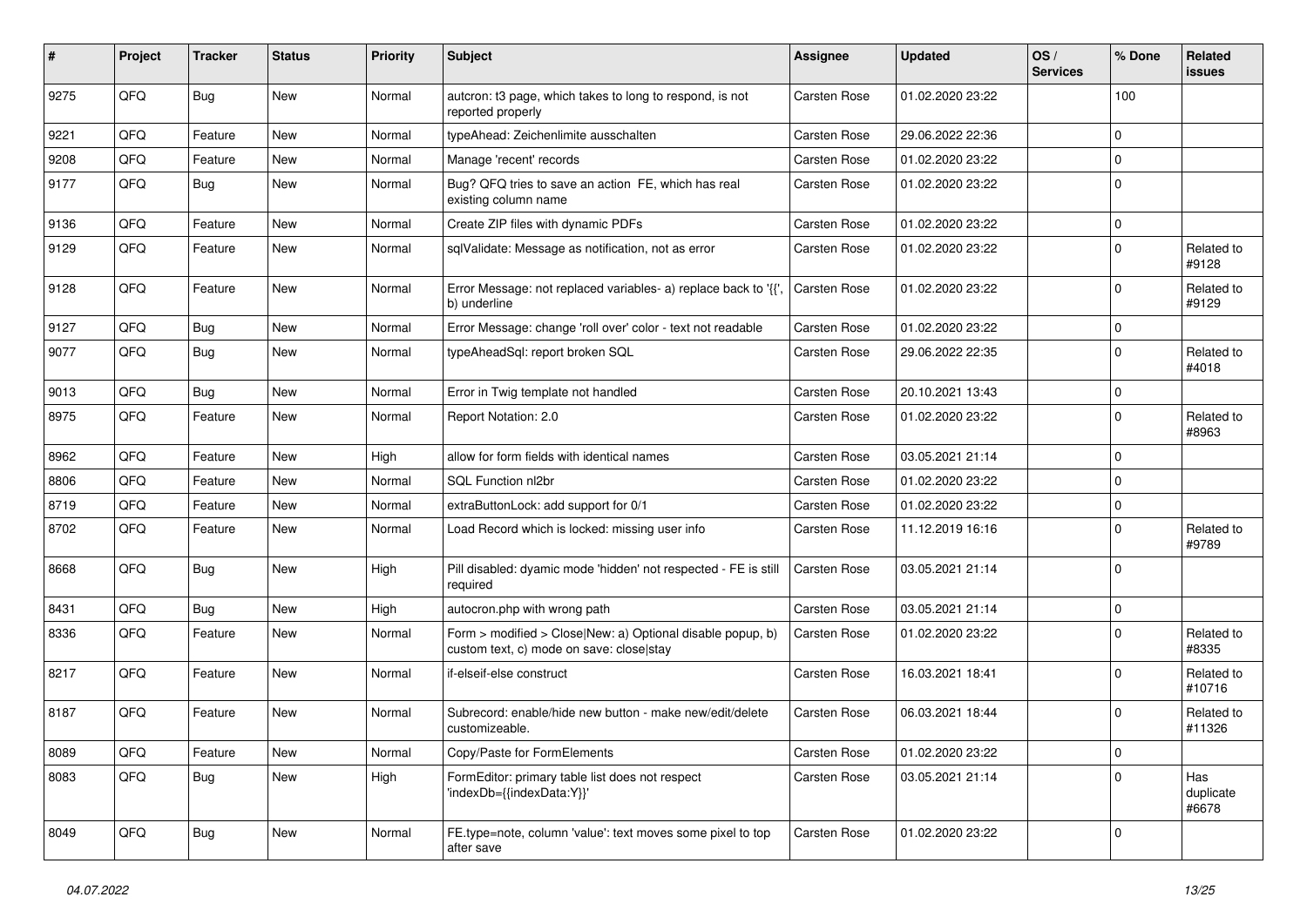| #    | <b>Project</b> | <b>Tracker</b> | <b>Status</b> | <b>Priority</b> | <b>Subject</b>                                                                                        | Assignee            | <b>Updated</b>   | OS/<br><b>Services</b> | % Done       | Related<br>issues    |
|------|----------------|----------------|---------------|-----------------|-------------------------------------------------------------------------------------------------------|---------------------|------------------|------------------------|--------------|----------------------|
| 7924 | QFQ            | Feature        | New           | Normal          | Radio/Checkbox with Tooltip                                                                           | <b>Carsten Rose</b> | 01.02.2020 23:22 |                        | $\mathbf 0$  |                      |
| 7920 | QFQ            | Feature        | New           | Normal          | FE: Syntax Highlight, Zeinlenumbruch                                                                  | <b>Carsten Rose</b> | 01.02.2020 10:03 |                        | $\mathbf 0$  |                      |
| 7899 | QFQ            | Bug            | New           | High            | Fe.type=password / retype / required: always complain about<br>missing value                          | Carsten Rose        | 03.05.2021 21:14 |                        | $\mathbf 0$  |                      |
| 7890 | QFQ            | Bug            | <b>New</b>    | Normal          | FormElement 'required': extraButtonInfo not aligned                                                   | <b>Carsten Rose</b> | 11.06.2021 21:17 |                        | $\mathbf 0$  | Related to<br>#11517 |
| 7850 | QFQ            | Feature        | New           | High            | Upload records: non 'pathFileName' column                                                             | <b>Carsten Rose</b> | 03.05.2021 21:14 |                        | $\mathbf 0$  |                      |
| 7812 | QFQ            | Feature        | New           | Normal          | FE 'Subrecord' - new option 'subrecordShowFilter',<br>'subrecordPaging'                               | Carsten Rose        | 01.02.2020 23:22 |                        | 0            |                      |
| 7795 | QFQ            | Bug            | <b>New</b>    | Normal          | Readonly Form: Typeahead-Felder                                                                       | Carsten Rose        | 01.02.2020 23:22 |                        | $\mathbf 0$  | Related to<br>#10640 |
| 7685 | QFQ            | Bug            | <b>New</b>    | Normal          | Open FormElement from QFQ error message and save<br>modified record: error about missing {{formId:F}} | <b>Carsten Rose</b> | 01.02.2020 23:22 |                        | $\mathbf 0$  |                      |
| 7683 | QFQ            | Feature        | New           | Normal          | Special column names in '{{ SELECT  AS _link }}' should<br>be detected                                | <b>Carsten Rose</b> | 01.02.2020 23:21 |                        | $\mathbf 0$  |                      |
| 7681 | QFQ            | Feature        | <b>New</b>    | Normal          | Optional switch off 'check for modified record'                                                       | <b>Carsten Rose</b> | 01.02.2020 23:21 |                        | $\mathbf 0$  |                      |
| 7660 | QFQ            | Feature        | New           | Normal          | IMAP: import mails to DB, move / delete mails                                                         | <b>Carsten Rose</b> | 01.02.2020 09:52 |                        | $\mathbf 0$  |                      |
| 7650 | QFQ            | <b>Bug</b>     | New           | High            | Optional do not show 'required' sign on FormElement                                                   | <b>Carsten Rose</b> | 03.05.2021 21:14 |                        | $\mathbf{0}$ |                      |
| 7574 | QFQ            | Bug            | New           | Normal          | Substitute error: form element not reported / dont parse<br>Form.note                                 | <b>Carsten Rose</b> | 01.02.2020 23:21 |                        | $\mathbf{0}$ |                      |
| 7547 | QFQ            | Bug            | <b>New</b>    | Normal          | Error Message in afterSave: wrong parameter column<br>reported                                        | Carsten Rose        | 01.02.2020 23:22 |                        | $\mathbf 0$  |                      |
| 7524 | QFQ            | <b>Bug</b>     | <b>New</b>    | Normal          | QFQ throws a 'General Error' if 'fileadmin/protected/log/' is<br>not writeable                        | <b>Carsten Rose</b> | 01.02.2020 23:22 |                        | $\mathbf 0$  |                      |
| 7521 | QFQ            | Feature        | New           | Normal          | TemplateGroup: fe.type=upload                                                                         | Carsten Rose        | 01.02.2020 23:21 |                        | $\mathbf 0$  | Related to<br>#9706  |
| 7520 | QFQ            | Feature        | <b>New</b>    | Normal          | QR Code:  AS _qr ( AS _link)                                                                          | <b>Carsten Rose</b> | 01.02.2020 23:22 |                        | $\mathbf 0$  |                      |
| 7519 | QFQ            | Feature        | New           | Normal          | Select: Multi                                                                                         | <b>Carsten Rose</b> | 01.02.2020 23:22 |                        | $\mathbf 0$  |                      |
| 7513 | QFQ            | <b>Bug</b>     | New           | Normal          | Radios not correct aligned                                                                            | <b>Carsten Rose</b> | 01.02.2020 23:22 |                        | 0            |                      |
| 7512 | QFQ            | <b>Bug</b>     | New           | Normal          | FE: inputType=number >> 'pattern' is not respected                                                    | Carsten Rose        | 01.02.2020 23:22 |                        | $\mathbf{0}$ |                      |
| 7481 | QFQ            | Feature        | New           | Normal          | Detect 'BaseUrl' automatically                                                                        | Carsten Rose        | 01.02.2020 23:21 |                        | 0            |                      |
| 7480 | QFQ            | Feature        | New           | Normal          | Record History (Undo / Redo)                                                                          | <b>Carsten Rose</b> | 11.12.2019 16:16 |                        | 0            | Related to<br>#2361  |
| 7342 | QFQ            | Feature        | <b>New</b>    | Normal          | add content = hide_this                                                                               | Carsten Rose        | 01.02.2020 23:21 |                        | 0            |                      |
| 7280 | QFQ            | Feature        | New           | Normal          | recently used table                                                                                   | Carsten Rose        | 01.02.2020 23:21 |                        | 0            |                      |
| 7261 | QFQ            | <b>Bug</b>     | New           | Normal          | Report pathFilename for user without path, only the filename                                          | <b>Carsten Rose</b> | 01.02.2020 23:21 |                        | 0            |                      |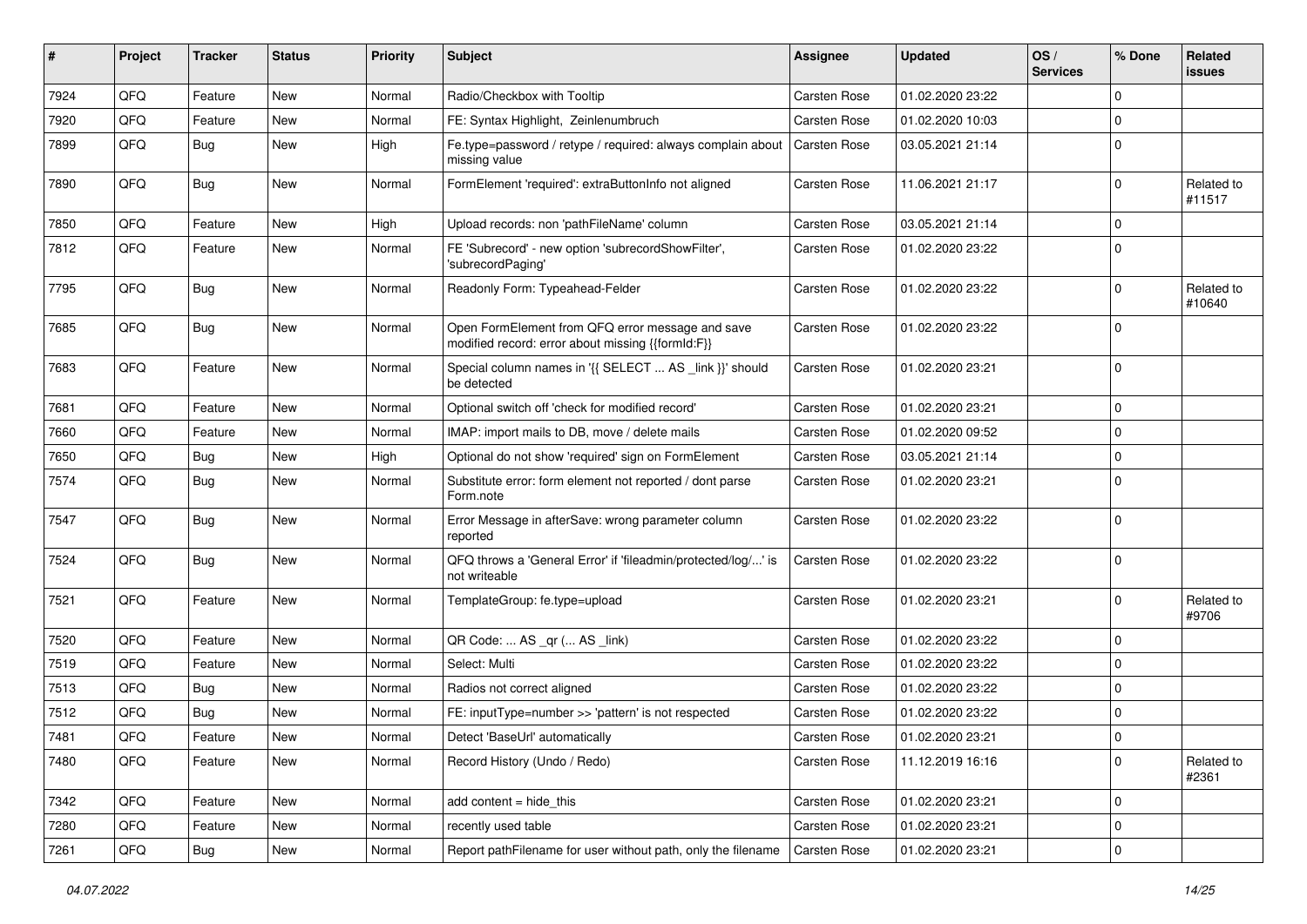| #    | Project | <b>Tracker</b> | <b>Status</b> | <b>Priority</b> | <b>Subject</b>                                                                                                             | Assignee            | <b>Updated</b>   | OS/<br><b>Services</b> | % Done      | <b>Related</b><br><b>issues</b>             |
|------|---------|----------------|---------------|-----------------|----------------------------------------------------------------------------------------------------------------------------|---------------------|------------------|------------------------|-------------|---------------------------------------------|
| 7239 | QFQ     | Feature        | <b>New</b>    | Normal          | TinyMCE: html tag whitelist                                                                                                | <b>Carsten Rose</b> | 01.02.2020 23:21 |                        | $\Omega$    | Related to<br>#14320                        |
| 7219 | QFQ     | Bug            | <b>New</b>    | Normal          | typeSheadSql / typeAheadSqlPrefetch: change to curly<br>braces                                                             | <b>Carsten Rose</b> | 01.02.2020 23:21 |                        | $\mathbf 0$ |                                             |
| 7175 | QFQ     | Feature        | <b>New</b>    | Normal          | Upload: md5 hash as filename                                                                                               | Carsten Rose        | 01.02.2020 23:21 |                        | $\Omega$    |                                             |
| 7119 | QFQ     | Feature        | <b>New</b>    | Normal          | Upload: scaleDownWidth, scaleDownHeight                                                                                    | <b>Carsten Rose</b> | 01.02.2020 23:21 |                        | $\Omega$    |                                             |
| 7109 | QFQ     | Feature        | New           | Normal          | Dynamic Updates: row/element hide                                                                                          | <b>Carsten Rose</b> | 01.02.2020 23:22 |                        | $\Omega$    | Has<br>duplicate<br>#4081                   |
| 7102 | QFQ     | Feature        | New           | Normal          | Comment sign in report: '#' and '--'                                                                                       | <b>Carsten Rose</b> | 01.02.2020 23:21 |                        | $\Omega$    |                                             |
| 7099 | QFQ     | Feature        | New           | Normal          | Redesign FormEditor                                                                                                        | <b>Carsten Rose</b> | 01.02.2020 23:21 |                        | 0           |                                             |
| 7014 | QFQ     | Bug            | New           | Normal          | Sending invalid emails succeeds when<br>debug.redirectAllMailTo is set                                                     | Carsten Rose        | 01.02.2020 23:21 |                        | $\Omega$    |                                             |
| 7002 | QFQ     | Bug            | <b>New</b>    | Normal          | Dynamic Update: row does not disappear / appear                                                                            | <b>Carsten Rose</b> | 01.02.2020 23:22 |                        | $\Omega$    |                                             |
| 6912 | QFQ     | Bug            | <b>New</b>    | Normal          | error Message Var 'deadline' already set in SIP - in Form<br>with FE.value={{deadline:R:::{{deadlinePeriod:Y}}}}           | Carsten Rose        | 01.02.2020 23:21 |                        | $\Omega$    |                                             |
| 6855 | QFQ     | Feature        | <b>New</b>    | Normal          | With {{feUser:U}}!={{feUser:T}}: Save / Delete: only possible<br>with {{feUserSave:U}}='yes' and '{{feUserDelete:U}}='yes' | <b>Carsten Rose</b> | 01.02.2020 23:21 |                        | $\mathbf 0$ |                                             |
| 6765 | QFQ     | Feature        | <b>New</b>    | Normal          | Moeglichkeit via QFQ eigene Logs zu schreiben                                                                              | Carsten Rose        | 01.02.2020 23:21 |                        | $\Omega$    |                                             |
| 6723 | QFQ     | Feature        | New           | Normal          | Report QFQ Installation and Version                                                                                        | Carsten Rose        | 12.06.2021 09:07 |                        | $\Omega$    |                                             |
| 6677 | QFQ     | <b>Bug</b>     | New           | Normal          | Error message FE Action Element: no/wrong FE reference<br>who cause the problem.                                           | Carsten Rose        | 01.02.2020 23:21 |                        | $\Omega$    |                                             |
| 6609 | QFQ     | Feature        | <b>New</b>    | Normal          | Formlet: JSON API erweitern                                                                                                | <b>Carsten Rose</b> | 01.02.2020 23:21 |                        | 50          |                                             |
| 6602 | QFQ     | Feature        | <b>New</b>    | Normal          | Formlet: in Report auf Mausklick ein mini-form oeffnen                                                                     | <b>Carsten Rose</b> | 11.12.2019 16:16 |                        | $\Omega$    |                                             |
| 6594 | QFQ     | Feature        | New           | Normal          | Excel: on download, check if there is a valid sip                                                                          | Carsten Rose        | 01.02.2020 23:21 |                        | $\Omega$    |                                             |
| 6483 | QFQ     | <b>Bug</b>     | <b>New</b>    | Normal          | R Store funktioniert nicht bei 'Report Notation' im FE                                                                     | <b>Carsten Rose</b> | 01.02.2020 23:21 |                        | $\Omega$    |                                             |
| 6462 | QFQ     | Bug            | <b>New</b>    | Normal          | File Upload: Nutzlose Fehlermeldung wenn Datei zu gross                                                                    | <b>Carsten Rose</b> | 01.02.2020 23:21 |                        | $\Omega$    | Related to<br>#6139                         |
| 6437 | QFQ     | Feature        | <b>New</b>    | Normal          | Neuer Mode Button bei FormElementen                                                                                        | <b>Carsten Rose</b> | 01.02.2020 23:21 |                        | $\Omega$    | Related to<br>#9668,<br>Blocked by<br>#9678 |
| 6292 | QFQ     | Feature        | <b>New</b>    | Normal          | Download: File speichern mit Hash aber original Filename in<br>der Datenbank vermerken fuer Downloads                      | <b>Carsten Rose</b> | 01.02.2020 23:21 |                        | $\Omega$    |                                             |
| 6289 | QFQ     | Feature        | <b>New</b>    | Normal          | Form: Log                                                                                                                  | <b>Carsten Rose</b> | 01.02.2020 23:21 |                        | 0           |                                             |
| 6261 | QFQ     | Feature        | New           | Normal          | Persistent SIP                                                                                                             | Carsten Rose        | 12.06.2021 09:07 |                        | $\Omega$    | Related to<br>#10819                        |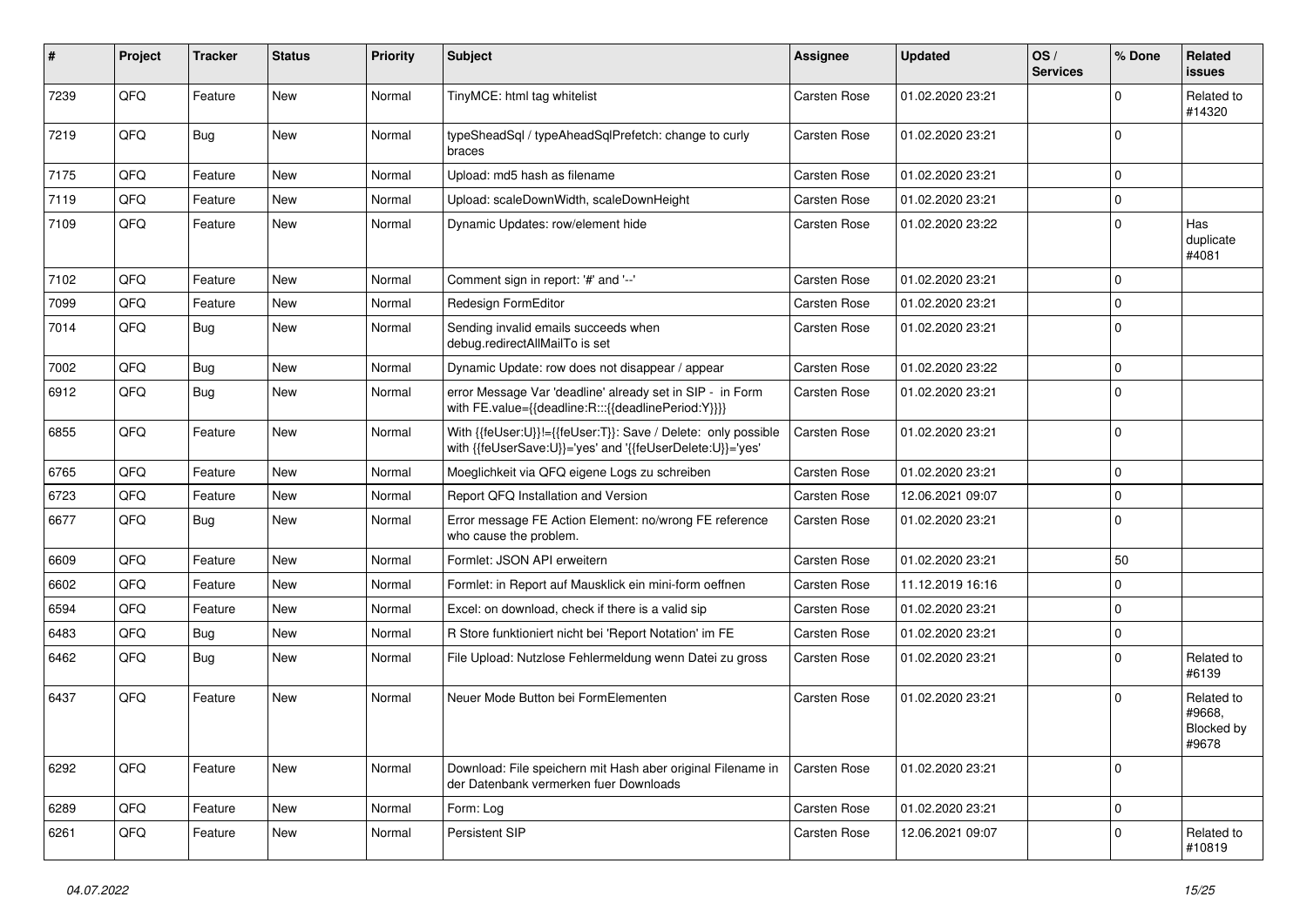| #    | Project | <b>Tracker</b> | <b>Status</b> | <b>Priority</b> | <b>Subject</b>                                                                                         | Assignee            | <b>Updated</b>   | OS/<br><b>Services</b> | % Done      | Related<br><b>issues</b>                    |
|------|---------|----------------|---------------|-----------------|--------------------------------------------------------------------------------------------------------|---------------------|------------------|------------------------|-------------|---------------------------------------------|
| 5782 | QFQ     | Feature        | <b>New</b>    | Normal          | NextCloud API                                                                                          | <b>Carsten Rose</b> | 01.02.2020 10:02 |                        | $\Omega$    |                                             |
| 5715 | QFQ     | Feature        | <b>New</b>    | High            | PDF Caching                                                                                            | Carsten Rose        | 03.05.2021 21:14 |                        | $\Omega$    | Related to<br>#5851,<br>Related to<br>#6357 |
| 5576 | QFQ     | Bug            | <b>New</b>    | Normal          | Using MySQL 'DROP' requires privilege - wich is not really<br>necessary.                               | <b>Carsten Rose</b> | 01.02.2020 23:21 |                        | $\Omega$    |                                             |
| 5559 | QFQ     | Bug            | <b>New</b>    | Normal          | FE.type = Upload: 'accept' might contain variables                                                     | <b>Carsten Rose</b> | 11.05.2020 21:23 |                        | $\mathbf 0$ |                                             |
| 5459 | QFQ     | <b>Bug</b>     | <b>New</b>    | High            | Multi DB: spread system tables between 'QFQ' and 'Data'-DB                                             | Carsten Rose        | 03.05.2021 21:14 |                        | $\Omega$    | Related to<br>#4720                         |
| 5345 | QFQ     | Feature        | New           | Normal          | Report: UPDATE / INSERT / DELETE statements should<br>trigger subqueries, depending on the result.     | Carsten Rose        | 27.05.2020 16:11 |                        | $\Omega$    |                                             |
| 5305 | QFQ     | Bug            | <b>New</b>    | Normal          | Upload FormElement: nicht disabled by readonly Form                                                    | Carsten Rose        | 16.06.2021 13:43 |                        | $\Omega$    | Related to<br>#9347,<br>Related to<br>#9834 |
| 5221 | QFQ     | Bug            | <b>New</b>    | High            | Download Dialog: Bleibt stehen in FF wenn Datei<br>automatisch gespeichert wird.                       | <b>Carsten Rose</b> | 03.05.2021 21:14 |                        | $\Omega$    |                                             |
| 5131 | QFQ     | Feature        | <b>New</b>    | Normal          | Activate Spin Gear ('wait/busy' indicator) via LINK attribute                                          | <b>Carsten Rose</b> | 01.02.2020 23:21 |                        | $\Omega$    |                                             |
| 4756 | QFQ     | <b>Bug</b>     | <b>New</b>    | Normal          | Form dirty even nothing changes                                                                        | <b>Carsten Rose</b> | 11.12.2019 16:16 |                        | $\Omega$    |                                             |
| 4413 | QFQ     | Feature        | New           | Normal          | fieldset: show/hidden, modeSql, dynamicUpdate                                                          | Carsten Rose        | 09.02.2022 15:19 |                        | $\Omega$    |                                             |
| 4250 | QFQ     | Feature        | <b>New</b>    | Normal          | AutoCron in QFQ via PHP                                                                                | Carsten Rose        | 01.02.2020 23:21 |                        | $\Omega$    | Related to<br>#3292,<br>Related to<br>#3291 |
| 4082 | QFQ     | Feature        | <b>New</b>    | Normal          | Dynamic Update: modeSql - useful default                                                               | Carsten Rose        | 01.02.2020 23:22 |                        | 0           |                                             |
| 4050 | QFQ     | Feature        | <b>New</b>    | Normal          | sql.log: 1) FormElement ID which causes a specific action,<br>2) Result in the same row.               | <b>Carsten Rose</b> | 15.04.2020 11:35 |                        | $\Omega$    | Related to<br>#5458                         |
| 4023 | QFQ     | Feature        | <b>New</b>    | Normal          | prepared statements - FE action: salveld, sglInsert,<br>sqlUpdate, sqlDelete, sqlBefore, sqlAfter      | Carsten Rose        | 11.12.2019 16:15 |                        | $\Omega$    |                                             |
| 4018 | QFQ     | Feature        | <b>New</b>    | Normal          | typeahead: long query parameter / answer triggers 'Attack<br>detected' and purges current SIP storage. | Carsten Rose        | 29.06.2022 22:46 |                        | $\Omega$    | Related to<br>#9077                         |
| 3727 | QFQ     | Feature        | <b>New</b>    | High            | Security: Session Hijacking erschweren                                                                 | <b>Carsten Rose</b> | 03.05.2021 21:14 |                        | $\Omega$    |                                             |
| 3547 | QFQ     | Bug            | <b>New</b>    | Normal          | FE of type 'note' causes writing of empty fields.                                                      | Carsten Rose        | 01.02.2020 23:21 |                        | $\Omega$    |                                             |
| 3504 | QFQ     | Feature        | New           | Normal          | Logging: welche Action FEs werden wann wie ausgefuehrt                                                 | Carsten Rose        | 01.02.2020 23:21 |                        | $\Omega$    | Related to<br>#5458.<br>Related to<br>#4092 |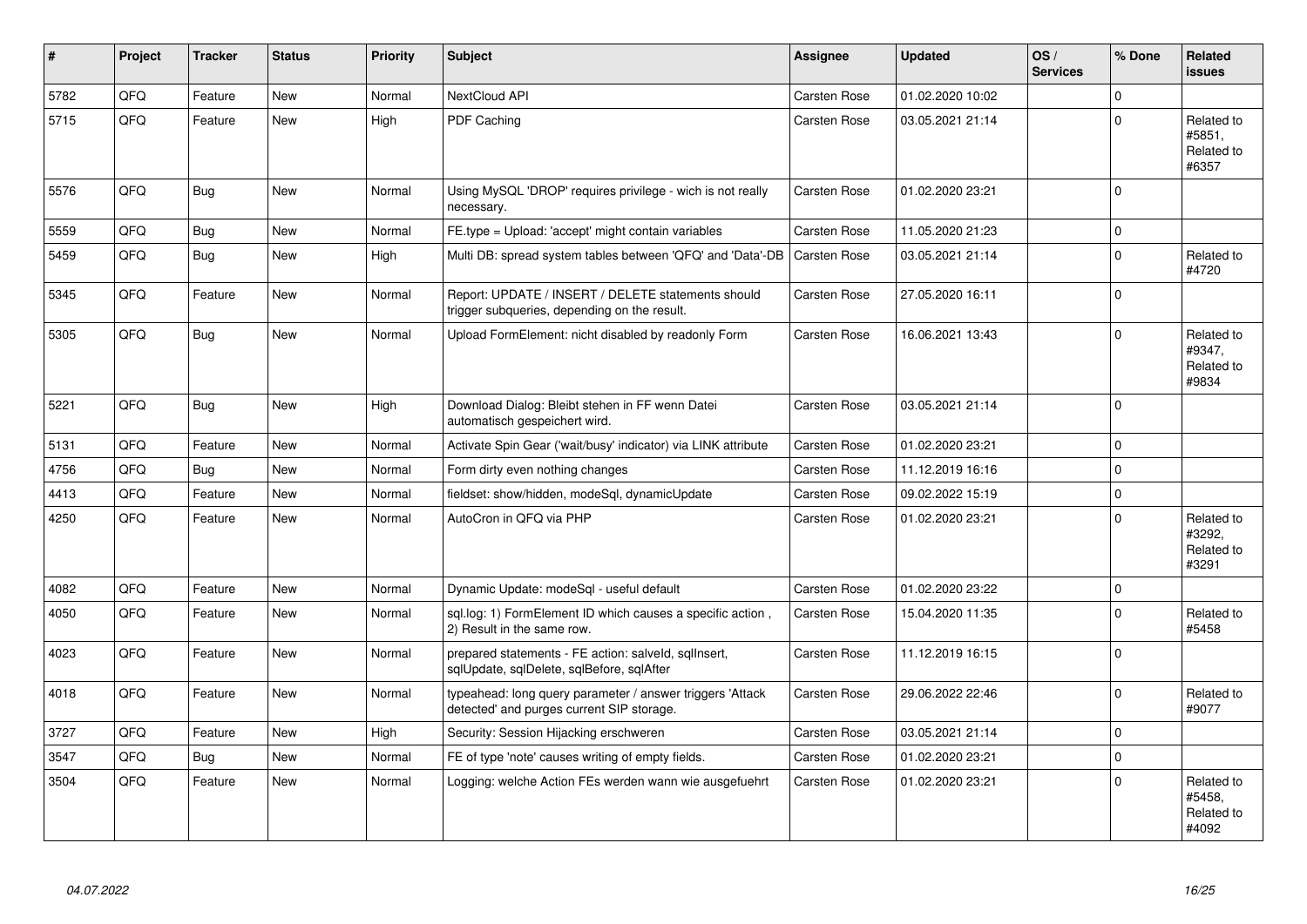| #     | Project | <b>Tracker</b> | <b>Status</b> | <b>Priority</b> | <b>Subject</b>                                                                                     | <b>Assignee</b>     | <b>Updated</b>   | OS/<br><b>Services</b> | % Done      | Related<br><b>issues</b>                                               |
|-------|---------|----------------|---------------|-----------------|----------------------------------------------------------------------------------------------------|---------------------|------------------|------------------------|-------------|------------------------------------------------------------------------|
| 3432  | QFQ     | Feature        | New           | Normal          | subrecord: dynamicUpdate                                                                           | <b>Carsten Rose</b> | 11.06.2020 21:10 |                        | 0           | Related to<br>#5691                                                    |
| 2361  | QFQ     | Feature        | New           | Normal          | Logging wer/wann/wo welches Formular aufgerufen hat                                                | <b>Carsten Rose</b> | 11.12.2019 16:15 |                        | 0           | Related to<br>#4432,<br>Related to<br>#7480                            |
| 14371 | QFQ     | Feature        | Priorize      | Normal          | LDAP via REPORT                                                                                    | <b>Carsten Rose</b> | 19.06.2022 16:37 |                        | 0           |                                                                        |
| 14290 | QFQ     | Feature        | Priorize      | Normal          | FormEditor: Show Table Definition                                                                  | Carsten Rose        | 19.06.2022 16:37 |                        | 0           |                                                                        |
| 14283 | QFQ     | Bug            | Priorize      | Normal          | HEIC / HEIF convert doesn't trigger                                                                | Carsten Rose        | 19.06.2022 16:37 |                        | 0           |                                                                        |
| 12504 | QFQ     | Feature        | Priorize      | Normal          | sql.log: report fe.id                                                                              | Carsten Rose        | 05.05.2021 22:09 |                        | 0           |                                                                        |
| 12503 | QFQ     | Feature        | Priorize      | Normal          | Detect dangerous UPDATE statement with missing WHERE                                               | Carsten Rose        | 05.05.2021 22:09 |                        | 0           |                                                                        |
| 12452 | QFQ     | Feature        | Priorize      | Normal          | BaseURL: alsways with '/' at the end                                                               | Carsten Rose        | 19.06.2022 13:45 |                        | 0           | Related to<br>#10782                                                   |
| 12325 | QFQ     | <b>Bug</b>     | Priorize      | Normal          | MultiDB form.dblndex not working for report syntax                                                 | Carsten Rose        | 07.09.2021 13:37 |                        | 0           | Related to<br>#12145,<br>Related to<br>#12314                          |
| 11320 | QFQ     | Feature        | Priorize      | Normal          | Typo3 Version 10 support                                                                           | <b>Carsten Rose</b> | 05.05.2021 22:09 |                        | 0           |                                                                        |
| 10015 | QFQ     | Feature        | Priorize      | Normal          | Monospace in Textarea                                                                              | Carsten Rose        | 03.02.2020 13:40 |                        | $\mathbf 0$ |                                                                        |
| 10012 | QFQ     | Feature        | Priorize      | Normal          | redirectAllMailTo: {{beEmail:T}}                                                                   | <b>Carsten Rose</b> | 08.05.2021 09:54 |                        | 0           | Related to<br>#12412,<br>Related to<br>#12413,<br>Related to<br>#10011 |
| 10011 | QFQ     | Feature        | Priorize      | Normal          | Offer new STORE_TYPO3 Variable 'beUser', 'beEmail'                                                 | <b>Carsten Rose</b> | 08.05.2021 09:51 |                        | 0           | Related to<br>#10012,<br>Related to<br>#12511                          |
| 10005 | QFQ     | Feature        | Priorize      | Normal          | Report / special column name:  AS calendar                                                         | <b>Carsten Rose</b> | 03.06.2020 17:28 |                        | 0           |                                                                        |
| 9975  | QFQ     | Bug            | Priorize      | Normal          | Dropdown Menu: 'r:3' broken                                                                        | Carsten Rose        | 01.02.2020 10:13 |                        | 0           |                                                                        |
| 9968  | QFQ     | Feature        | Priorize      | Normal          | Tooltip in Links for Developer                                                                     | Carsten Rose        | 01.02.2020 23:17 |                        | 0           |                                                                        |
| 9958  | QFQ     | Bug            | Priorize      | Normal          | Broken subrecord query: no error message                                                           | Carsten Rose        | 05.02.2021 15:15 |                        | $\Omega$    |                                                                        |
| 9947  | QFQ     | Bug            | Priorize      | Normal          | Unwanted error message if missing 'typeAheadSqlPrefetch'                                           | Carsten Rose        | 01.02.2020 10:13 |                        | $\mathbf 0$ |                                                                        |
| 9928  | QFQ     | Feature        | Priorize      | Normal          | SpecialColumnName: a) Deprecated: ' AS "_+tag " ', b)<br>New: ' AS "_ <tag1><tag2>"'</tag2></tag1> | Carsten Rose        | 01.02.2020 23:17 |                        | 0           | Related to<br>#9929                                                    |
| 9900  | QFQ     | Feature        | Priorize      | Normal          | Generic API Call: tt-content record >> JSON                                                        | Carsten Rose        | 01.02.2020 10:13 |                        | 0           |                                                                        |
| 9862  | QFG     | Bug            | Priorize      | Normal          | Failed writing to sql mail qfq.log should throw an exception                                       | Carsten Rose        | 01.02.2020 10:13 |                        | 0           |                                                                        |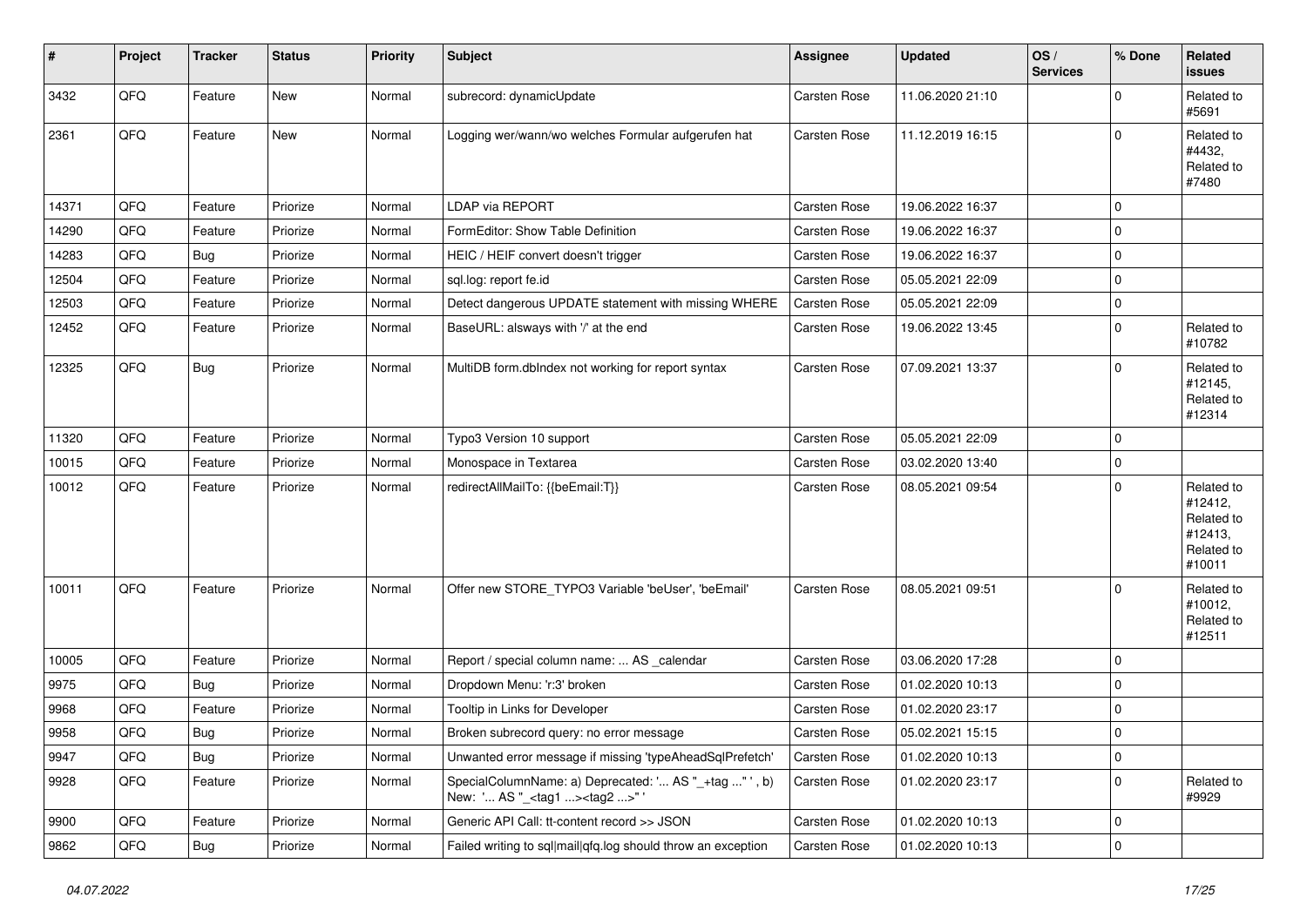| #    | Project | <b>Tracker</b> | <b>Status</b> | <b>Priority</b> | <b>Subject</b>                                                                                           | <b>Assignee</b>     | <b>Updated</b>   | OS/<br><b>Services</b> | % Done       | Related<br>issues                                                       |
|------|---------|----------------|---------------|-----------------|----------------------------------------------------------------------------------------------------------|---------------------|------------------|------------------------|--------------|-------------------------------------------------------------------------|
| 9834 | QFQ     | Bug            | Priorize      | Normal          | Input elements with tag 'disabled' are missing on<br>form-submit: server option 'processReadOnly' broken | <b>Carsten Rose</b> | 07.12.2021 16:43 |                        | <sup>0</sup> | Related to<br>#9691,<br>Related to<br>#5305, Has<br>duplicate<br>#12331 |
| 9668 | QFQ     | Feature        | Priorize      | Normal          | Form.mode: rename 'hidden' to 'hide'                                                                     | <b>Carsten Rose</b> | 05.05.2021 22:14 |                        | $\Omega$     | Related to<br>#6437                                                     |
| 9534 | QFQ     | Bug            | Priorize      | Urgent          | FE.type=upload: 'Unknown Mode: ID"                                                                       | <b>Carsten Rose</b> | 03.05.2021 21:14 |                        | $\Omega$     | Related to<br>#9532                                                     |
| 9394 | QFQ     | Feature        | Priorize      | Normal          | REST: allow for non numerical ids in get requests                                                        | Carsten Rose        | 05.05.2021 22:10 |                        | 0            |                                                                         |
| 9346 | QFQ     | Feature        | Priorize      | Normal          | beforeSave: check if an upload is given                                                                  | <b>Carsten Rose</b> | 11.06.2021 21:18 |                        | 0            |                                                                         |
| 9173 | QFQ     | <b>Bug</b>     | Priorize      | Urgent          | Stale Record Lock: Firefox                                                                               | <b>Carsten Rose</b> | 03.05.2021 21:14 |                        | $\Omega$     | Related to<br>#9789                                                     |
| 9121 | QFQ     | Bug            | Priorize      | High            | sip links have r and __dbIndexData set                                                                   | <b>Carsten Rose</b> | 12.06.2021 10:41 |                        | $\mathbf 0$  |                                                                         |
| 8963 | QFQ     | Feature        | Priorize      | Normal          | Setting values in a store: flexible way                                                                  | Carsten Rose        | 05.05.2021 22:10 |                        | 0            | Related to<br>#8975                                                     |
| 8585 | QFQ     | Feature        | Priorize      | Normal          | Enhance Error message for 'unknown form'                                                                 | <b>Carsten Rose</b> | 01.02.2020 10:13 |                        | $\mathbf 0$  |                                                                         |
| 8584 | QFQ     | Feature        | Priorize      | Normal          | FE 'Action' - never assign to Container (except Template<br>Group)                                       | Carsten Rose        | 01.02.2020 10:13 |                        | $\Omega$     |                                                                         |
| 8277 | QFQ     | Feature        | Priorize      | Normal          | fe.parameter.default=                                                                                    | Carsten Rose        | 01.02.2020 23:17 |                        | $\Omega$     | Related to<br>#8113                                                     |
| 8204 | QFQ     | Feature        | Priorize      | High            | Position 'required mark'                                                                                 | <b>Carsten Rose</b> | 16.06.2021 13:44 |                        | $\mathbf 0$  |                                                                         |
| 8082 | QFQ     | Feature        | Priorize      | High            | Contact form without saving record                                                                       | Carsten Rose        | 07.12.2021 15:20 |                        | $\Omega$     | Related to<br>#8587,<br><b>Blocks</b><br>#11850                         |
| 8044 | QFQ     | Feature        | Priorize      | Normal          | Transaction: a) Form, b) Report                                                                          | Carsten Rose        | 05.05.2021 22:14 |                        | $\Omega$     | Related to<br>#8043                                                     |
| 8037 | QFQ     | Bug            | Priorize      | Normal          | FE.type=upload (advanced mode): {{slaveld:V}} missing<br>during dynamic update                           | <b>Carsten Rose</b> | 01.02.2020 10:13 |                        | 0            |                                                                         |
| 8034 | QFQ     | Feature        | Priorize      | Normal          | FormElement 'data': 22.22.2222 should not be accepted                                                    | <b>Carsten Rose</b> | 01.02.2020 10:13 |                        | $\mathbf 0$  |                                                                         |
| 7656 | QFQ     | Bug            | Priorize      | Normal          | FE with required, 'pattern' and 'extraButtonLock': always<br>complain about missing value                | <b>Carsten Rose</b> | 01.02.2020 10:13 |                        | $\Omega$     |                                                                         |
| 7630 | QFQ     | Feature        | Priorize      | Normal          | detailed error message for simple upload                                                                 | Carsten Rose        | 01.02.2020 10:13 |                        | $\mathbf 0$  |                                                                         |
| 7616 | QFQ     | <b>Bug</b>     | Priorize      | Normal          | Selectlist with Enum & Dynamic Update                                                                    | Carsten Rose        | 01.02.2020 10:13 |                        | $\mathbf 0$  |                                                                         |
| 7522 | QFQ     | Feature        | Priorize      | Normal          | Inserting default index.html to folder (Avoid Apache Indexing)                                           | Carsten Rose        | 01.02.2020 10:13 |                        | 0            |                                                                         |
| 7290 | QFQ     | Feature        | Priorize      | Normal          | FormEditor: title as textarea if LEN(title)>60                                                           | Carsten Rose        | 01.02.2020 10:13 |                        | 0            | Blocked by<br>#7682                                                     |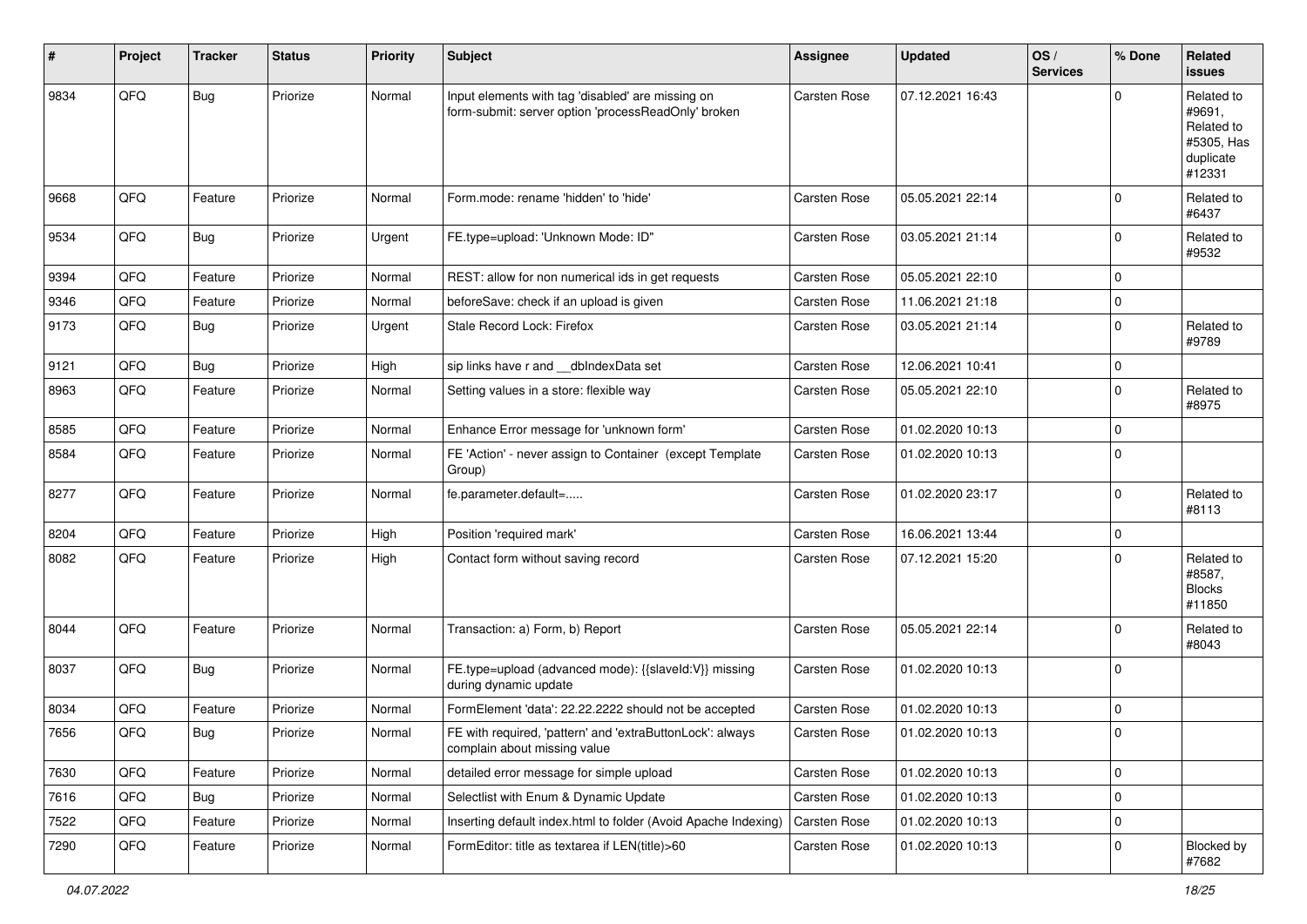| $\vert$ # | <b>Project</b> | <b>Tracker</b> | <b>Status</b> | <b>Priority</b> | <b>Subject</b>                                                                          | Assignee            | <b>Updated</b>   | OS/<br><b>Services</b> | % Done       | Related<br>issues                                                                                                              |
|-----------|----------------|----------------|---------------|-----------------|-----------------------------------------------------------------------------------------|---------------------|------------------|------------------------|--------------|--------------------------------------------------------------------------------------------------------------------------------|
| 7217      | QFQ            | Feature        | Priorize      | Normal          | Download: notice User if `_sip=?` is missing                                            | <b>Carsten Rose</b> | 01.02.2020 10:13 |                        | $\mathbf{0}$ |                                                                                                                                |
| 6998      | QFQ            | Feature        | Priorize      | Normal          | Form: with debug=on show column information as tooltip of<br>column label               | <b>Carsten Rose</b> | 01.02.2020 10:13 |                        | $\Omega$     |                                                                                                                                |
| 6574      | QFQ            | Bug            | Priorize      | Normal          | qfq.log: Fehlermeldung wurde angezeigt, aber nicht geloggt                              | <b>Carsten Rose</b> | 01.02.2020 10:13 |                        | $\mathbf 0$  |                                                                                                                                |
| 6116      | QFQ            | <b>Bug</b>     | Priorize      | High            | value of checkbox not saved                                                             | Carsten Rose        | 07.12.2021 17:19 |                        | 0            |                                                                                                                                |
| 5942      | QFQ            | Feature        | Priorize      | Normal          | 'L' and 'type': append to links, generate via '_link' by using 'u:                      | Carsten Rose        | 01.02.2020 10:13 |                        | $\mathbf 0$  |                                                                                                                                |
| 3867      | QFQ            | Feature        | Priorize      | Normal          | Readonly Formular: Template Groups add/delete ausbeldnen                                | <b>Carsten Rose</b> | 05.05.2021 22:12 |                        | $\mathbf{0}$ |                                                                                                                                |
| 3782      | QFQ            | <b>Bug</b>     | Priorize      | Normal          | Bei fehlerhafter Eingabe (z.B. Datum) sollte das erwartete<br>Format angezeigt werden   | Carsten Rose        | 01.02.2020 10:13 |                        | $\mathbf 0$  |                                                                                                                                |
| 12463     | QFQ            | Bug            | ToDo          | High            | QFQ Function: 'function' and 'sql' on same level - output of<br>sal is shown two times. | <b>Carsten Rose</b> | 15.12.2021 16:31 |                        | $\mathbf 0$  |                                                                                                                                |
| 12395     | QFQ            | Bug            | ToDo          | High            | QFQ Function: Result two times shown                                                    | Carsten Rose        | 18.02.2022 08:59 |                        | 0            |                                                                                                                                |
| 14323     | QFQ            | Bug            | In Progress   | Normal          | Report: render=both single - no impact                                                  | Carsten Rose        | 19.06.2022 18:31 |                        | $\mathbf 0$  |                                                                                                                                |
| 14175     | QFQ            | <b>Bug</b>     | In Progress   | Normal          | Opening a form with no QFQ Session cookie fails                                         | Carsten Rose        | 03.06.2022 10:40 |                        | $\mathsf{O}$ |                                                                                                                                |
| 13330     | QFQ            | Feature        | In Progress   | Normal          | Multi Form: Upload                                                                      | <b>Carsten Rose</b> | 07.11.2021 12:40 |                        | 50           | Related to<br>#9706                                                                                                            |
| 12440     | QFQ            | Feature        | In Progress   | Normal          | Typo3 V10 upgrade (durchfuehren und testen)                                             | Carsten Rose        | 21.03.2022 09:53 |                        | 50           | Related to<br>#12357,<br>Related to<br>#12067,<br>Related to<br>#10661                                                         |
| 12439     | QFQ            | Feature        | In Progress   | Normal          | TinyMCE Paste from Word & Character Count/Limit                                         | <b>Carsten Rose</b> | 05.05.2021 22:15 |                        | 0            |                                                                                                                                |
| 11980     | QFQ            | Feature        | In Progress   | Normal          | protected verzeichnis MUSS geschützt werden                                             | <b>Carsten Rose</b> | 07.09.2021 13:30 |                        | 0            |                                                                                                                                |
| 11517     | QFQ            | <b>Bug</b>     | In Progress   | Normal          | extraButtonInfo Broken for multiple FormElements                                        | <b>Carsten Rose</b> | 12.05.2022 13:12 |                        | $\mathbf 0$  | Related to<br>#7890,<br>Related to<br>#3811, Has<br>duplicate<br>#10905, Has<br>duplicate<br>#10553, Has<br>duplicate<br>#6779 |
| 11076     | QFQ            | Feature        | In Progress   | Normal          | SELECT  AS _websocket                                                                   | Carsten Rose        | 30.08.2020 17:49 |                        | $\mathbf 0$  |                                                                                                                                |
| 10793     | QFQ            | Feature        | In Progress   | Normal          | <b>Update NPM Packages</b>                                                              | <b>Carsten Rose</b> | 07.09.2021 13:25 |                        | 30           |                                                                                                                                |
| 10661     | QFQ            | Bug            | In Progress   | Normal          | Typo3 Warnungen                                                                         | <b>Carsten Rose</b> | 07.09.2021 13:23 |                        | $\mathbf{0}$ | Related to<br>#12440                                                                                                           |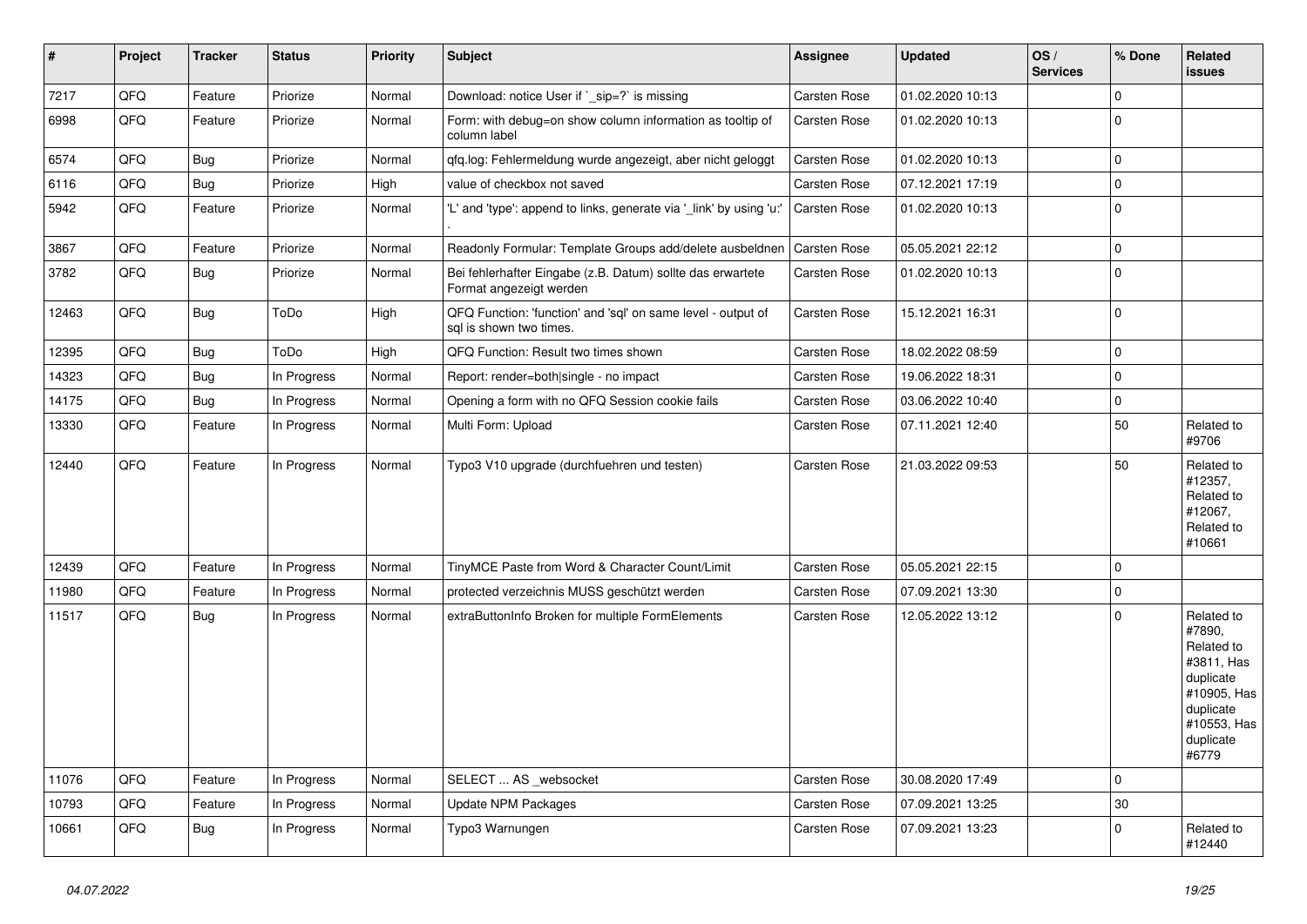| #     | Project | <b>Tracker</b> | <b>Status</b>              | <b>Priority</b> | <b>Subject</b>                                                      | <b>Assignee</b>     | <b>Updated</b>   | OS/<br><b>Services</b> | % Done       | Related<br><b>issues</b>                                              |
|-------|---------|----------------|----------------------------|-----------------|---------------------------------------------------------------------|---------------------|------------------|------------------------|--------------|-----------------------------------------------------------------------|
| 10443 | QFQ     | Feature        | In Progress                | Normal          | Konzept_api / _live                                                 | Carsten Rose        | 07.05.2020 09:39 |                        | $\mathbf 0$  |                                                                       |
| 9789  | QFQ     | Bug            | In Progress                | High            | Record Lock: release to early on 'leave page'                       | <b>Carsten Rose</b> | 10.01.2022 09:25 |                        | 100          | Related to<br>#10081,<br>Related to<br>#9173.<br>Related to<br>#8702  |
| 9691  | QFQ     | <b>Bug</b>     | In Progress                | Normal          | Checkbox: dynamic update > readonly                                 | Carsten Rose        | 01.02.2020 23:22 |                        | 50           | Related to<br>#9834                                                   |
| 9517  | QFQ     | Feature        | In Progress                | High            | Input multiple tags with typeahead                                  | <b>Carsten Rose</b> | 03.05.2021 21:14 |                        | 40           | Related to<br>#10150                                                  |
| 6250  | QFQ     | Feature        | In Progress                | Normal          | Enhance layout: a) Subrecord, b) Subrecord-Title                    | <b>Carsten Rose</b> | 01.02.2020 23:22 |                        | $\Omega$     | Related to<br>#5391                                                   |
| 5695  | QFQ     | Feature        | In Progress                | Normal          | Multiform                                                           | <b>Carsten Rose</b> | 02.01.2021 18:38 |                        | $\mathbf 0$  |                                                                       |
| 13566 | QFQ     | Feature        | Ready to sync<br>(develop) | Normal          | Delete config-example.qfq.php file                                  | <b>Carsten Rose</b> | 23.12.2021 09:25 |                        | $\Omega$     |                                                                       |
| 12584 | QFQ     | Feature        | Feedback                   | Normal          | T3 v10 migration script: replace alias-patterns (v11)               | Carsten Rose        | 28.05.2022 11:12 |                        | 100          |                                                                       |
| 12546 | QFQ     | <b>Bug</b>     | Feedback                   | Normal          | Branch 'Development' - Unit Tests mit dirty workaround<br>angepasst | Carsten Rose        | 19.03.2022 17:48 |                        | $\Omega$     |                                                                       |
| 5894  | QFQ     | Feature        | Feedback                   | Normal          | Typeahead in Report: show/hide rows dynamically                     | <b>Carsten Rose</b> | 18.02.2022 08:50 |                        | $\Omega$     | Related to<br>#5893,<br>Related to<br>#5885                           |
| 12611 | QFQ     | Feature        | Some day<br>maybe          | Normal          | Refactoring: Bootstrap with Lazy Loading                            | <b>Carsten Rose</b> | 08.06.2022 10:37 |                        | $\Omega$     | Related to<br>#12490,<br>Related to<br>#10013,<br>Related to<br>#7732 |
| 12337 | QFQ     | Feature        | Some day<br>maybe          | Normal          | Database.php: better caching                                        | Carsten Rose        | 16.09.2021 15:10 |                        | $\mathbf 0$  |                                                                       |
| 12315 | QFQ     | Feature        | Some day<br>maybe          | Normal          | Form History (Diffs) / Backups                                      | <b>Carsten Rose</b> | 16.09.2021 15:10 |                        | $\Omega$     |                                                                       |
| 11323 | QFQ     | Feature        | Some day<br>maybe          | Normal          | Report Frontend Editor Modal + Codemirror                           | Carsten Rose        | 16.09.2021 15:10 |                        | $\mathbf 0$  | Related to<br>#11036                                                  |
| 11322 | QFQ     | Feature        | Some day<br>maybe          | Normal          | Form Element JSON - (multiline parameter field)                     | Carsten Rose        | 16.09.2021 15:10 |                        | $\mathbf{0}$ |                                                                       |
| 11217 | QFQ     | Feature        | Some day<br>maybe          | Normal          | <b>Extend Script Functionality</b>                                  | Carsten Rose        | 16.09.2021 15:10 |                        | $\mathbf 0$  |                                                                       |
| 11036 | QFQ     | Feature        | Some day<br>maybe          | Normal          | inline report editor permissions                                    | Carsten Rose        | 16.09.2021 15:09 |                        | $\mathbf 0$  | Related to<br>#11323                                                  |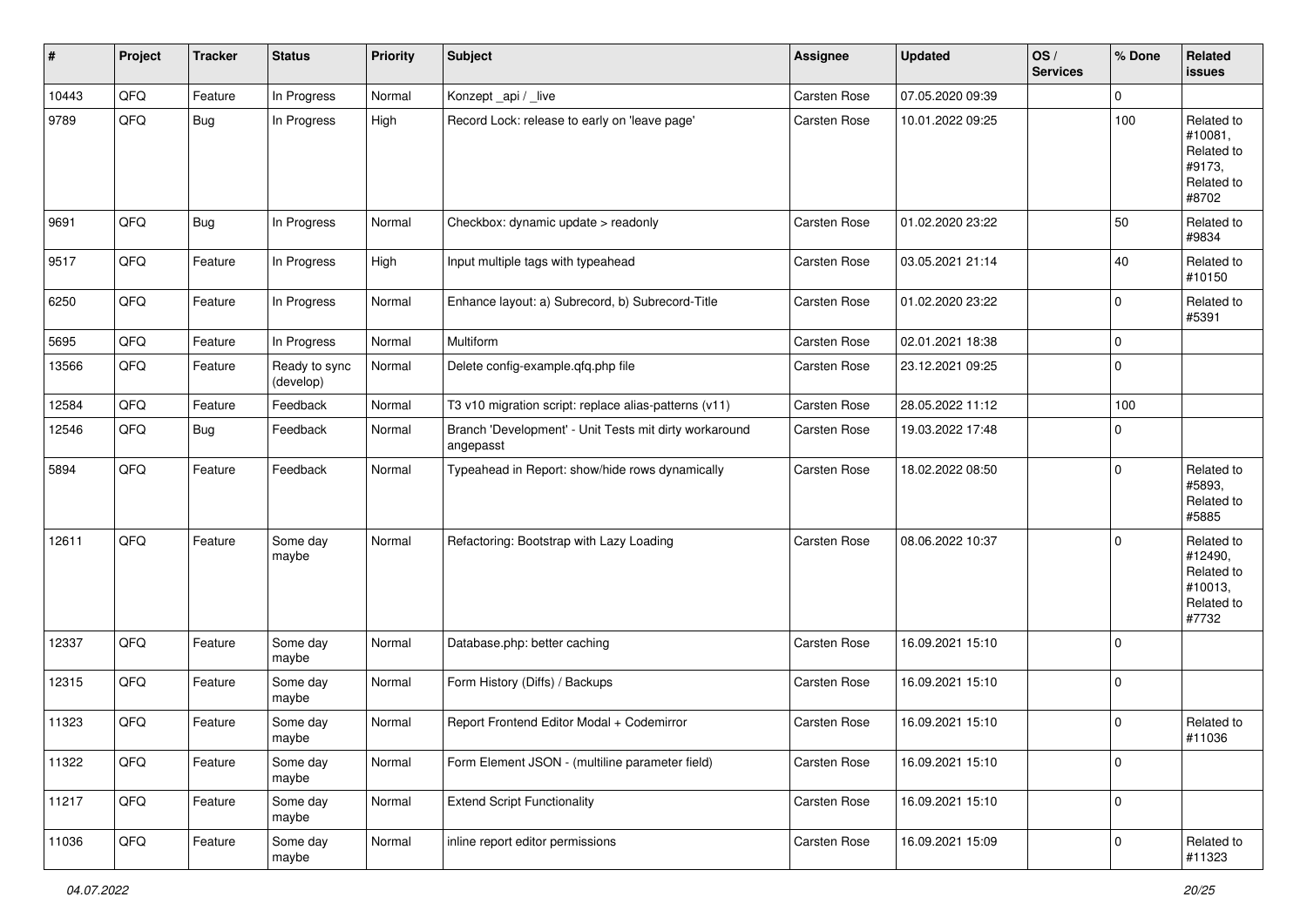| $\vert$ # | Project | <b>Tracker</b> | <b>Status</b>     | <b>Priority</b> | <b>Subject</b>                                                          | <b>Assignee</b>     | <b>Updated</b>   | OS/<br><b>Services</b> | % Done       | Related<br><b>issues</b>                                              |
|-----------|---------|----------------|-------------------|-----------------|-------------------------------------------------------------------------|---------------------|------------------|------------------------|--------------|-----------------------------------------------------------------------|
| 10745     | QFQ     | Feature        | Some day<br>maybe | Normal          | Tablesorter Excel Export                                                | <b>Carsten Rose</b> | 16.09.2021 15:09 |                        | 0            |                                                                       |
| 10716     | QFQ     | Feature        | Some day<br>maybe | Normal          | Business Logic mit Externen Skripten                                    | <b>Carsten Rose</b> | 16.09.2021 15:10 |                        | $\mathbf{0}$ | Related to<br>#10713,<br>Related to<br>#8217                          |
| 10116     | QFQ     | Feature        | Some day<br>maybe | Normal          | TypeAhead: Tag - show inside 'input' element                            | Carsten Rose        | 16.09.2021 15:09 |                        | $\Omega$     |                                                                       |
| 10095     | QFQ     | Feature        | Some day<br>maybe | Normal          | Generic Gitlab Integration into QFQ                                     | <b>Carsten Rose</b> | 16.09.2021 15:10 |                        | $\Omega$     |                                                                       |
| 10013     | QFQ     | Feature        | Some day<br>maybe | Normal          | FE.typ=editor: CodeMirror                                               | Carsten Rose        | 08.06.2022 10:37 |                        | 0            | Related to<br>#12611,<br>Related to<br>#12490.<br>Related to<br>#7732 |
| 9704      | QFQ     | Feature        | Some day<br>maybe | Normal          | Thumbnails Generieren beim Splitten von PDF Files                       | <b>Carsten Rose</b> | 11.12.2019 16:01 |                        | $\Omega$     |                                                                       |
| 9669      | QFQ     | Bug            | Some day<br>maybe | Normal          | Checkbox / Template Group: radio/checkbox visible broken<br>after 'add' | Carsten Rose        | 16.06.2021 13:47 |                        | 0            | Related to<br>#8091                                                   |
| 9579      | QFQ     | Feature        | Some day<br>maybe | Normal          | Multiform with Process Row                                              | <b>Carsten Rose</b> | 11.12.2019 16:01 |                        | $\Omega$     |                                                                       |
| 9281      | QFQ     | <b>Bug</b>     | Some day<br>maybe | Normal          | Allow STRICT_TRANS_TABLES                                               | <b>Carsten Rose</b> | 02.01.2021 18:43 |                        | $\Omega$     |                                                                       |
| 8894      | QFQ     | Feature        | Some day<br>maybe | Normal          | Documentation Tags Usable in QFQ Application                            | Carsten Rose        | 11.12.2019 16:01 |                        | $\Omega$     |                                                                       |
| 8892      | QFQ     | Feature        | Some day<br>maybe | Normal          | Display and Edit SQL Comments in Form Editor                            | <b>Carsten Rose</b> | 11.12.2019 16:01 |                        | $\mathbf 0$  |                                                                       |
| 8586      | QFQ     | Feature        | Some day<br>maybe | Normal          | QFQ: Enhance Error message for 'record not found'                       | Carsten Rose        | 16.09.2021 15:10 |                        | $\Omega$     |                                                                       |
| 8520      | QFQ     | Feature        | Some day<br>maybe | Normal          | Bring QFQ to Composer                                                   | <b>Carsten Rose</b> | 16.09.2021 15:10 |                        | $\mathbf{0}$ |                                                                       |
| 8106      | QFQ     | <b>Bug</b>     | Some day<br>maybe | Normal          | Dynamic Update: Feld kann nicht auf empty zurückgesetzt<br>werden       | <b>Carsten Rose</b> | 11.12.2019 16:01 |                        | $\Omega$     |                                                                       |
| 8101      | QFQ     | Feature        | Some day<br>maybe | Normal          | Password hash: support further hashing methods                          | Carsten Rose        | 16.09.2021 15:10 |                        | $\Omega$     |                                                                       |
| 7456      | QFQ     | <b>Bug</b>     | Some day<br>maybe | Low             | Todos in Code: solve or make ticket                                     | <b>Carsten Rose</b> | 16.09.2021 15:10 |                        | $\Omega$     |                                                                       |
| 7453      | QFQ     | Feature        | Some day<br>maybe | Normal          | import / export forms QFQ                                               | Carsten Rose        | 16.09.2021 15:10 |                        | $\Omega$     |                                                                       |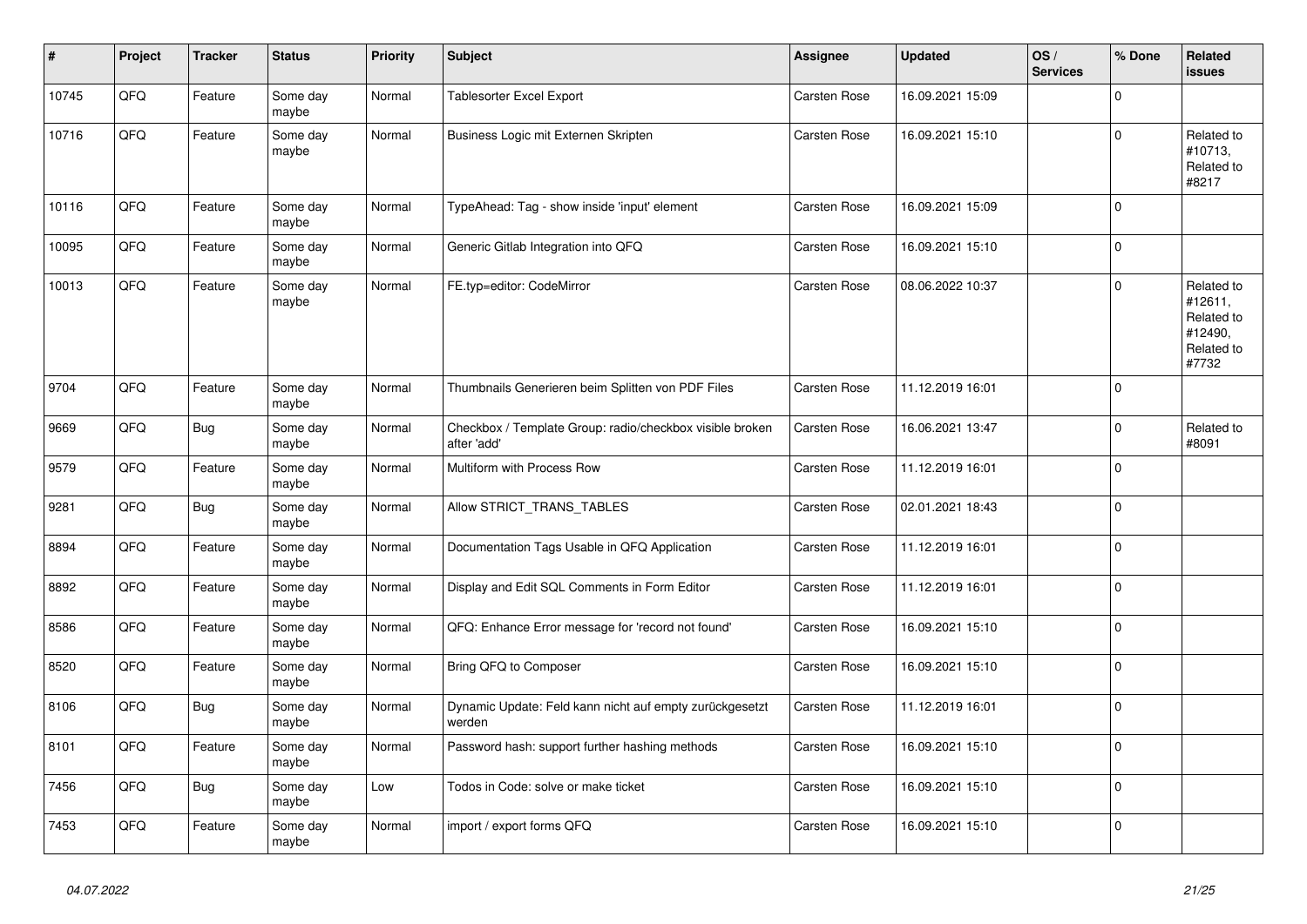| #    | Project | <b>Tracker</b> | <b>Status</b>     | <b>Priority</b> | <b>Subject</b>                                                                                                       | <b>Assignee</b>     | <b>Updated</b>   | OS/<br><b>Services</b> | % Done         | Related<br>issues                           |
|------|---------|----------------|-------------------|-----------------|----------------------------------------------------------------------------------------------------------------------|---------------------|------------------|------------------------|----------------|---------------------------------------------|
| 7452 | QFQ     | Feature        | Some day<br>maybe | Normal          | automate deployment new QFQ version                                                                                  | <b>Carsten Rose</b> | 16.09.2021 15:10 |                        | $\Omega$       |                                             |
| 7336 | QFQ     | Feature        | Some day<br>maybe | Normal          | PDF Upload: disallow PDFs with specific Meta information                                                             | <b>Carsten Rose</b> | 11.12.2019 16:01 |                        | $\mathbf 0$    |                                             |
| 7107 | QFQ     | Feature        | Some day<br>maybe | Normal          | Showcase Registration Tool: Anmeldung / Administration :<br>Liste Anmeldungen / Emaileinaldung                       | Carsten Rose        | 11.12.2019 16:01 |                        | $\Omega$       |                                             |
| 6715 | QFQ     | Feature        | Some day<br>maybe | Normal          | Code-Refactoring: dbArray vereinheitlichen                                                                           | <b>Carsten Rose</b> | 11.12.2019 16:02 |                        | $\mathbf 0$    |                                             |
| 5991 | QFQ     | <b>Bug</b>     | Some day<br>maybe | Normal          | URLs with ' ' or long parameter are problematic                                                                      | Carsten Rose        | 01.02.2020 23:19 |                        | $\Omega$       |                                             |
| 5983 | QFQ     | Feature        | Some day<br>maybe | Normal          | Form Submit (save & update): normalize date/-time FE                                                                 | Carsten Rose        | 01.02.2020 23:19 |                        | $\Omega$       |                                             |
| 5852 | QFQ     | Feature        | Some day<br>maybe | Normal          | Logging: mail.log / sql.log - im FE anzeigen und via AJAX<br>aktualisieren                                           | Carsten Rose        | 01.02.2020 23:19 |                        | $\Omega$       | Related to<br>#5885                         |
| 5768 | QFQ     | Bug            | Some day<br>maybe | Normal          | '{{pageLanguage:T}}' missing if QFQ is called via api                                                                | <b>Carsten Rose</b> | 01.02.2020 23:19 |                        | $\mathbf 0$    |                                             |
| 5706 | QFQ     | <b>Bug</b>     | Some day<br>maybe | Normal          | upload: fileDestination needs to be sanatized                                                                        | Carsten Rose        | 01.02.2020 23:19 |                        | $\overline{0}$ |                                             |
| 5665 | QFQ     | Feature        | Some day<br>maybe | Normal          | Versuch das '{{!' nicht mehr noetig ist.                                                                             | Carsten Rose        | 01.02.2020 23:20 |                        | $\Omega$       | Related to<br>#7432,<br>Related to<br>#7434 |
| 5579 | QFQ     | Feature        | Some day<br>maybe | Normal          | Enhance Doc / Presentation: variable type 'link column type'                                                         | <b>Carsten Rose</b> | 01.02.2020 23:19 |                        | $\Omega$       |                                             |
| 5557 | QFQ     | <b>Bug</b>     | Some day<br>maybe | Normal          | Form load: STORE_RECORD filled, but should be empty                                                                  | Carsten Rose        | 01.02.2020 23:19 |                        | $\Omega$       |                                             |
| 5548 | QFQ     | Feature        | Some day<br>maybe | Normal          | 801 Textfiles/Scriptfiles als Thumbnail                                                                              | Carsten Rose        | 07.03.2022 16:26 |                        | $\Omega$       |                                             |
| 5480 | QFQ     | Feature        | Some day<br>maybe | Normal          | QFQ: Dokumentation mit Screenshots versehen                                                                          | Carsten Rose        | 01.02.2020 23:20 |                        | $\Omega$       | Related to<br>#9879                         |
| 5428 | QFQ     | Feature        | Some day<br>maybe | Normal          | secure thumbnail: late render on access.                                                                             | Carsten Rose        | 01.02.2020 23:20 |                        | $\Omega$       |                                             |
| 5132 | QFQ     | Feature        | Some day<br>maybe | Normal          | Error Message sendmail missing attachment: more details                                                              | <b>Carsten Rose</b> | 01.02.2020 23:19 |                        | $\Omega$       |                                             |
| 5021 | QFQ     | Bug            | Some day<br>maybe | Normal          | FE.typ=extra - during save displays error 'datum2' already<br>filled in STORE SIP - the value is stored nevertheless | <b>Carsten Rose</b> | 01.02.2020 23:19 |                        | $\mathbf 0$    | Related to<br>#3875                         |
| 4956 | QFQ     | Feature        | Some day<br>maybe | Normal          | Sendmail: Benutzerdefinierte Headers                                                                                 | Carsten Rose        | 11.12.2019 16:02 |                        | $\overline{0}$ |                                             |
| 4872 | QFQ     | Feature        | Some day<br>maybe | Normal          | Fields of Typo3 page available in STORE_TYPO3                                                                        | Carsten Rose        | 01.02.2020 23:19 |                        | $\overline{0}$ |                                             |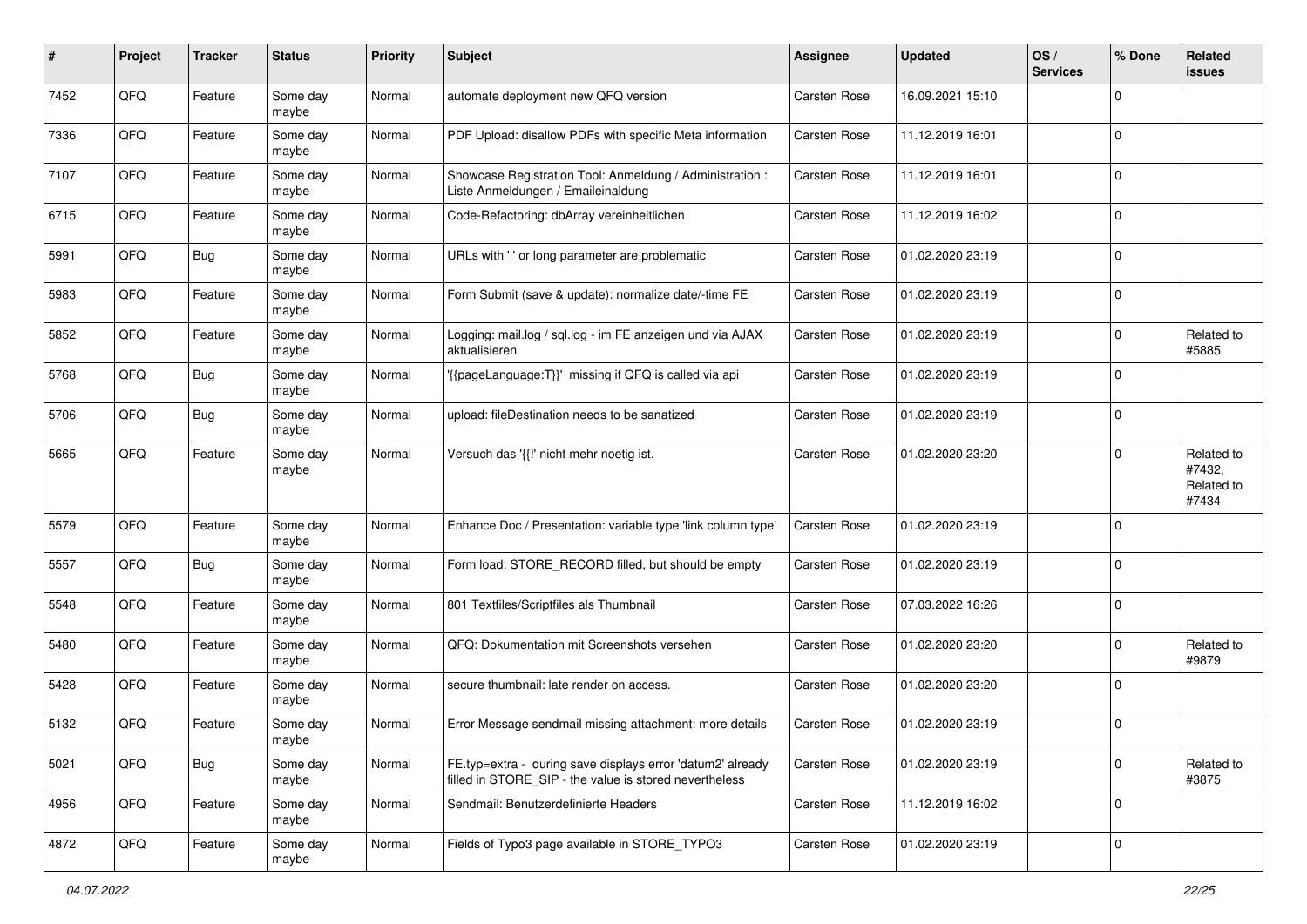| #    | Project | <b>Tracker</b> | <b>Status</b>     | <b>Priority</b> | <b>Subject</b>                                                                                                          | <b>Assignee</b>     | <b>Updated</b>   | OS/<br><b>Services</b> | % Done         | Related<br>issues                              |
|------|---------|----------------|-------------------|-----------------|-------------------------------------------------------------------------------------------------------------------------|---------------------|------------------|------------------------|----------------|------------------------------------------------|
| 4869 | QFQ     | Feature        | Some day<br>maybe | Normal          | Dynamic Update (show, hide, readonly?, required?) for<br><b>Template Group Elements</b>                                 | Carsten Rose        | 01.02.2020 23:19 |                        | $\Omega$       | Related to<br>#4865                            |
| 4839 | QFQ     | Feature        | Some day<br>maybe | Normal          | qfq-handle in <head> Abschnitt</head>                                                                                   | <b>Carsten Rose</b> | 11.12.2019 16:02 |                        | $\mathbf{0}$   |                                                |
| 4771 | QFQ     | <b>Bug</b>     | Some day<br>maybe | Normal          | qfq: select-down-values empty after save (edit-form for<br>program administrators)                                      | <b>Carsten Rose</b> | 01.02.2020 23:20 |                        | $\Omega$       | Related to<br>#4549, Has<br>duplicate<br>#4282 |
| 4757 | QFQ     | Feature        | Some day<br>maybe | Normal          | Test subrecord: download links ok? Links ok?                                                                            | <b>Carsten Rose</b> | 01.02.2020 23:20 |                        | $\mathbf{0}$   |                                                |
| 4659 | QFQ     | <b>Bug</b>     | Some day<br>maybe | Normal          | infoButtonExtra                                                                                                         | Carsten Rose        | 01.02.2020 23:20 |                        | $\mathbf 0$    |                                                |
| 4652 | QFQ     | Feature        | Some day<br>maybe | Normal          | UZH CD: Weiterleitung auf benutzerdefinierte 403/404 Seite                                                              | <b>Carsten Rose</b> | 01.02.2020 23:20 |                        | $\Omega$       |                                                |
| 4651 | QFQ     | <b>Bug</b>     | Some day<br>maybe | Normal          | "Loading document" Modal wird angezeigt bei uzhcd type=2<br>Ansicht                                                     | <b>Carsten Rose</b> | 01.02.2020 23:20 |                        | $\mathbf{0}$   |                                                |
| 4650 | QFQ     | Feature        | Some day<br>maybe | Normal          | Convert html to doc/rtf                                                                                                 | Carsten Rose        | 01.02.2020 23:20 |                        | $\Omega$       | Related to<br>#10704                           |
| 4606 | QFQ     | Feature        | Some day<br>maybe | Normal          | link: qualifier to render bootstrap button                                                                              | Carsten Rose        | 01.02.2020 23:19 |                        | $\Omega$       |                                                |
| 4583 | QFQ     | <b>Bug</b>     | Some day<br>maybe | Normal          | Dynamic Update bei TypeAhead Feldern                                                                                    | Carsten Rose        | 01.02.2020 23:19 |                        | $\mathbf{0}$   |                                                |
| 4549 | QFQ     | Bug            | Some day<br>maybe | Normal          | TemplateGroups: FE.type SELECT loose selected value<br>after save                                                       | <b>Carsten Rose</b> | 01.02.2020 23:20 |                        | $\mathbf 0$    | Related to<br>#4548,<br>Related to<br>#4771    |
| 4528 | QFQ     | <b>Bug</b>     | Some day<br>maybe | Normal          | extraButtonLock mit SQLAhead Bug                                                                                        | Carsten Rose        | 01.02.2020 23:19 |                        | $\Omega$       |                                                |
| 4365 | QFQ     | Feature        | Some day<br>maybe | Normal          | Multi Language: new way of config                                                                                       | Carsten Rose        | 01.02.2020 23:20 |                        | $\mathbf 0$    |                                                |
| 4349 | QFQ     | Feature        | Some day<br>maybe | Normal          | link download: downloaded external URL to<br>deliver/concatenate - check mimetipe and handle it correctly               | Carsten Rose        | 11.12.2019 16:02 |                        | 0              |                                                |
| 4343 | QFQ     | Feature        | Some day<br>maybe | Normal          | Link: Classifier to add 'attributes'                                                                                    | Carsten Rose        | 01.02.2020 23:20 |                        | $\Omega$       | Related to<br>#14077                           |
| 4330 | QFG     | Feature        | Some day<br>maybe | Normal          | Error Message: report missing {{ / }} in sqlUpdate, sqlInsert,<br>sqlDelete, sqlAfter, sqlBefore in FE action elements. | <b>Carsten Rose</b> | 01.02.2020 23:20 |                        | 0              |                                                |
| 4328 | QFO     | Bug            | Some day<br>maybe | Normal          | Error Message: Show FE name/number on problems in FE                                                                    | Carsten Rose        | 01.02.2020 23:20 |                        | $\overline{0}$ |                                                |
| 4293 | QFQ     | <b>Bug</b>     | Some day<br>maybe | Normal          | Download broken if token 'd:' is missing - but no error<br>message                                                      | Carsten Rose        | 11.12.2019 16:03 |                        | $\mathbf 0$    | Related to<br>#7514                            |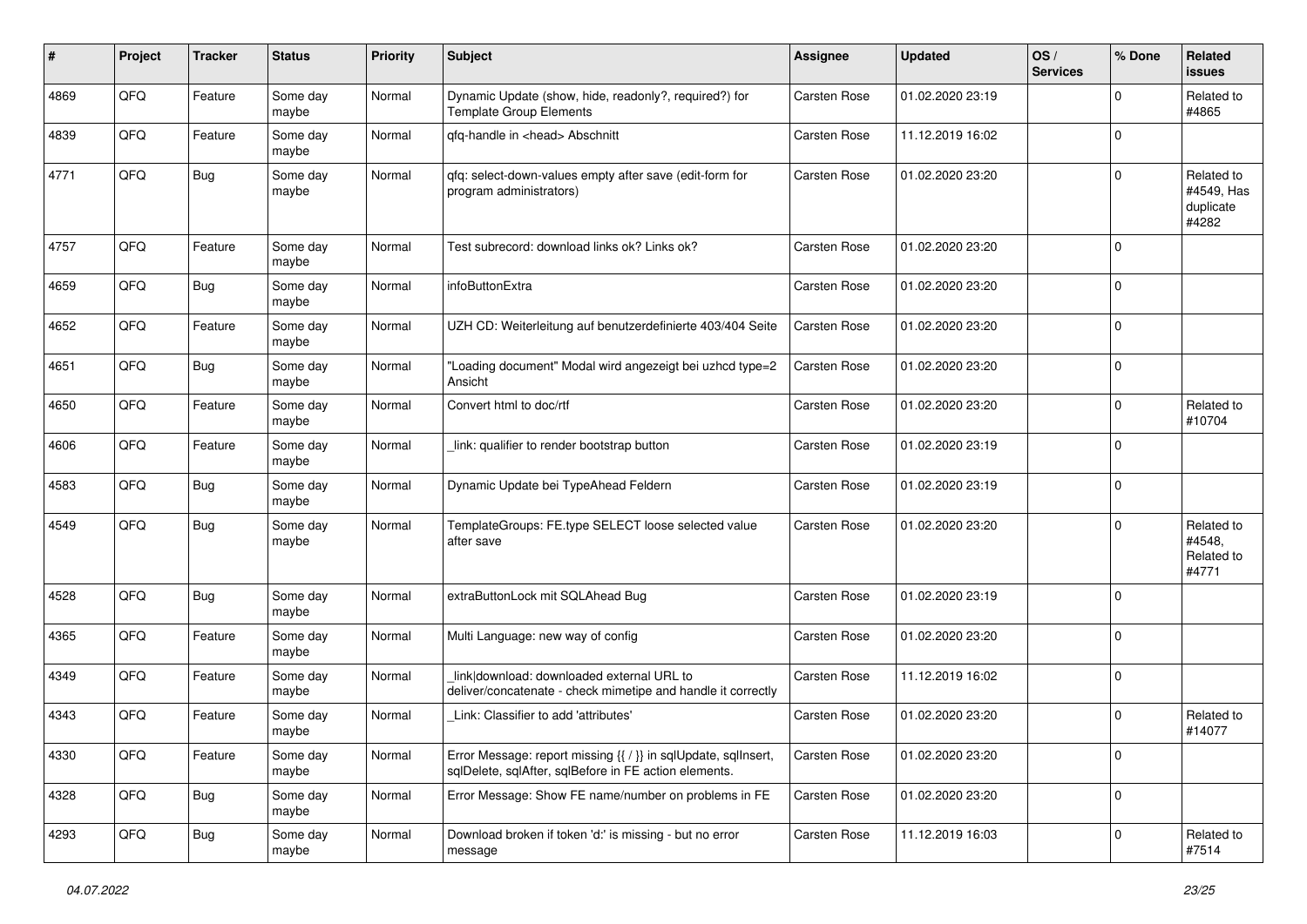| $\#$ | Project | <b>Tracker</b> | <b>Status</b>     | <b>Priority</b> | Subject                                                                                                                          | <b>Assignee</b>     | <b>Updated</b>   | OS/<br><b>Services</b> | % Done       | Related<br><b>issues</b>                    |
|------|---------|----------------|-------------------|-----------------|----------------------------------------------------------------------------------------------------------------------------------|---------------------|------------------|------------------------|--------------|---------------------------------------------|
| 4279 | QFQ     | Bug            | Some day<br>maybe | High            | config.linkVars lost                                                                                                             | <b>Carsten Rose</b> | 03.05.2021 21:14 |                        | <sup>0</sup> |                                             |
| 4259 | QFQ     | Feature        | Some day<br>maybe | Normal          | Instant trigger a cron job                                                                                                       | <b>Carsten Rose</b> | 11.12.2019 16:03 |                        | $\mathbf 0$  |                                             |
| 4258 | QFQ     | Feature        | Some day<br>maybe | High            | <b>System Defaults: Forms</b>                                                                                                    | <b>Carsten Rose</b> | 03.05.2021 21:14 |                        | 0            |                                             |
| 4197 | QFQ     | Feature        | Some day<br>maybe | Normal          | Unit Test fuer JSON Stream von QuickFormQuery.php ><br>doForm()                                                                  | <b>Carsten Rose</b> | 11.12.2019 16:03 |                        | $\mathbf 0$  |                                             |
| 4092 | QFQ     | Bug            | Some day<br>maybe | Normal          | 1) Logging verbessern wann welches FE warum ausgefuehrt<br>wird, 2) Documentation: Best Practice Template Group                  | <b>Carsten Rose</b> | 01.02.2020 23:19 |                        | 0            | Related to<br>#3504                         |
| 4026 | QFQ     | Feature        | Some day<br>maybe | Normal          | sqlLog.sql: log number of FE.id                                                                                                  | <b>Carsten Rose</b> | 11.12.2019 16:03 |                        | 0            | Related to<br>#5458                         |
| 4008 | QFQ     | Bug            | Some day<br>maybe | Normal          | FormElemen.type=sendmail: wrong 'TO' if 'real<br>name <rea@mail.to>' is used</rea@mail.to>                                       | <b>Carsten Rose</b> | 11.12.2019 16:03 |                        | <sup>0</sup> |                                             |
| 3991 | QFQ     | Feature        | Some day<br>maybe | Normal          | report: Columnname '_skipWrap' skips 'fbeg', 'fend'                                                                              | <b>Carsten Rose</b> | 11.12.2019 16:03 |                        | 0            |                                             |
| 3990 | QFQ     | Feature        | Some day<br>maybe | High            | custom class definition: add space automatically                                                                                 | <b>Carsten Rose</b> | 03.05.2021 21:14 |                        | $\Omega$     |                                             |
| 3967 | QFQ     | Feature        | Some day<br>maybe | High            | Report: Checkbox, Radio, Dropdown, Input welches ohne<br>Submit funktioniert - 'Inline-Form'                                     | <b>Carsten Rose</b> | 03.05.2021 21:14 |                        | 0            |                                             |
| 3947 | QFQ     | Feature        | Some day<br>maybe | Normal          | Attack detectect: logout current user                                                                                            | Carsten Rose        | 11.12.2019 16:03 |                        | $\Omega$     | Related to<br>#5458,<br>Related to<br>#6299 |
| 3942 | QFQ     | Feature        | Some day<br>maybe | Normal          | Action Elemente: neu generierte IDs via FE weitergeben                                                                           | <b>Carsten Rose</b> | 11.12.2019 16:03 |                        | <sup>0</sup> | Related to<br>#3941                         |
| 3941 | QFQ     | Feature        | Some day<br>maybe | Normal          | sqlAfter: es sollten mehrere moeglich sein                                                                                       | <b>Carsten Rose</b> | 11.12.2019 16:03 |                        | 0            | Related to<br>#3942                         |
| 3905 | QFQ     | Feature        | Some day<br>maybe | Normal          | Documentation: Best Practice anhand eines Online<br>Bewerbungstools                                                              | <b>Carsten Rose</b> | 11.12.2019 16:03 |                        | 0            |                                             |
| 3900 | QFQ     | Feature        | Some day<br>maybe | Normal          | Extend documentation of 'Copy / Paste'                                                                                           | <b>Carsten Rose</b> | 11.12.2019 16:03 |                        | $\Omega$     | Related to<br>#3899                         |
| 3895 | QFQ     | Bug            | Some day<br>maybe | Normal          | typeahead pedantic: on lehrkredit Idap webpass - if only one<br>person is in dropdown, such person can't be selected             | <b>Carsten Rose</b> | 11.12.2019 16:03 |                        | 0            |                                             |
| 3882 | QFQ     | <b>Bug</b>     | Some day<br>maybe | Normal          | templateGroup: disable 'add' if limit is reached - funktioniert<br>nicht wenn bereits records existierten                        | Carsten Rose        | 11.12.2019 16:03 |                        | $\mathbf 0$  |                                             |
| 3877 | QFQ     | Feature        | Some day<br>maybe | Normal          | FormEditor: die Felder die aktuell nicht gebraucht werden nur<br>auf readonly/disabled setzen (nicht ausblenden > das irritiert. | <b>Carsten Rose</b> | 11.12.2019 16:03 |                        | $\mathbf 0$  |                                             |
| 3848 | QFQ     | Feature        | Some day<br>maybe | High            | Antivirus check fuer Upload files in qfq?                                                                                        | Carsten Rose        | 03.05.2021 21:14 |                        | $\mathbf 0$  | Related to<br>#4131                         |